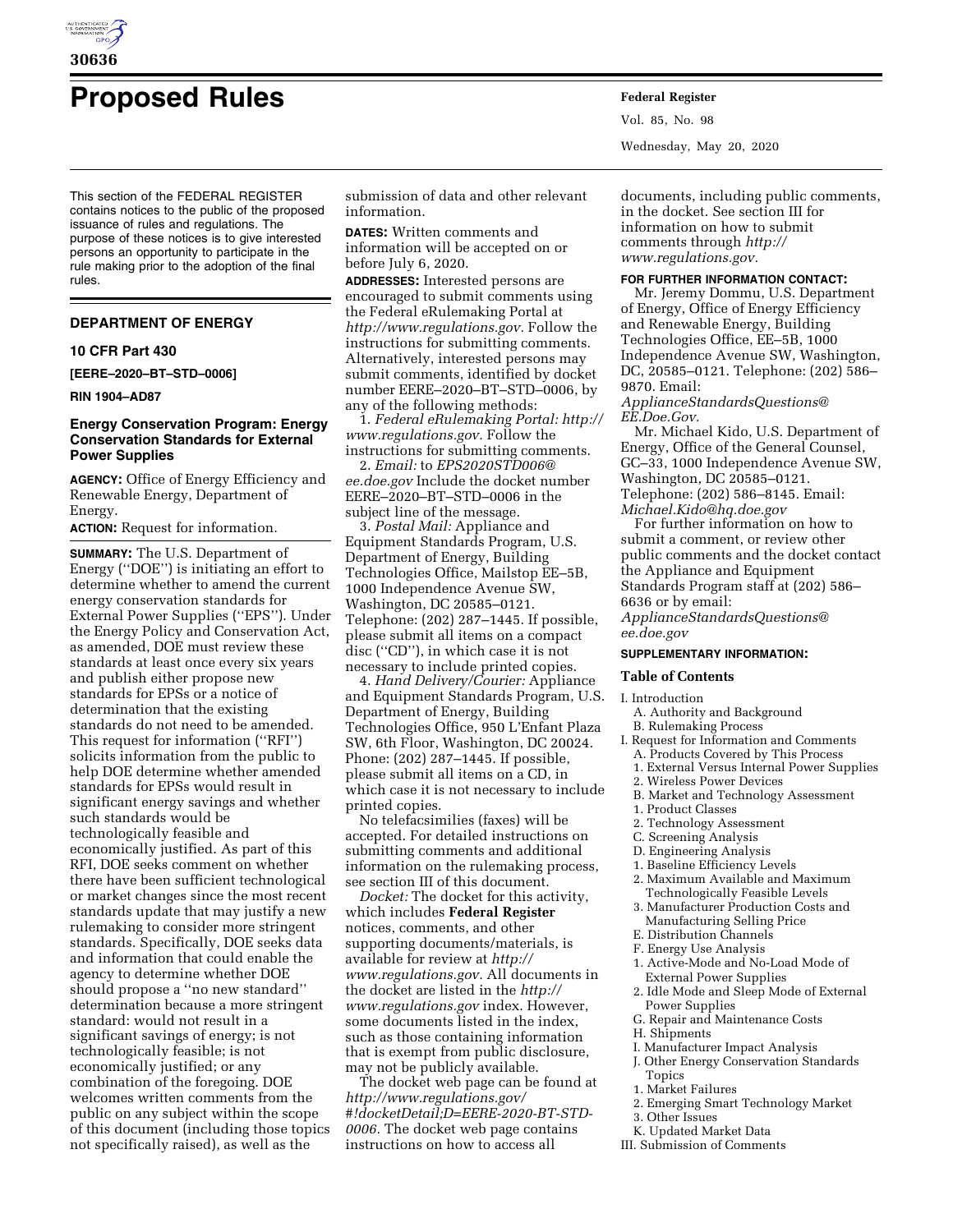# **I. Introduction**

# *A. Authority and Background*

The Energy Policy and Conservation Act, as amended ("EPCA"),<sup>1</sup> authorizes DOE to regulate the energy efficiency of a number of consumer products and certain industrial equipment. (42 U.S.C. 6291–6317) Title III, Part B 2 of EPCA established the Energy Conservation Program for Consumer Products Other Than Automobiles. These products include external power supplies (''EPSs''), the subject of this document. See 42 U.S.C. 6295(u) EPCA, as amended by the Energy Independence and Security Act of 2007, Public Law 110–140 (''EISA''), also defined a subset of EPSs, called Class A EPSs—devices that are ''able to convert to only 1 AC or DC output voltage at a time'' and have ''nameplate output power that is less than or equal to 250 watts'' among other characteristics.3 (42 U.S.C. 6291(36)(C)(i)) These devices are also, by definition, (1) designed to convert line voltage AC input into lower voltage AC or DC output, (2) sold with (or intended to be used with) a separate end-use product that constitutes the primary load, (3) contained in a separate physical enclosure from the end-use product, and (4) connected to the enduse product via a removable or hardwired male/female electrical connection, cable, cord or other wiring. See 42 U.S.C. 6291(36)(C)(i). EPCA prescribed energy conservation standards for Class A EPSs (hereafter referred to as the ''Level IV standards,'' the nomenclature of which is based on the marking required in accordance with the International Efficiency Marking Protocol) that became required on July 1, 2008. EPCA also directed DOE to conduct 2 cycles of rulemakings to determine whether to amend these standards. (42 U.S.C. 6295(u)(3))

Following the EISA amendments, Congress further amended EPCA to exclude EPSs used for certain security and life safety alarms and surveillance systems manufactured prior to July 1, 2017, from the statutorily-prescribed ''no-load'' energy conservation standards. (Pub. L. 111–360 (January 4, 2011) (codified at 42 U.S.C.

6295(u)(3)(E)). EPCA's EPS provisions were again amended by the Power and Security Systems (''PASS'') Act, which extended the rulemaking deadline and effective date established under the EISA 2007 amendments from July 1, 2015, and July 1, 2017, to July 1, 2021, and July 1, 2023, respectively. (Pub. L. 115–78 (November 2, 2017) (codified at 42 U.S.C. 6295(u)(3)(D)(ii))). The PASS Act also extended the exclusion of certain security and life safety alarms and surveillance systems from no-load standards until the effective date of the final rule issued under 42 U.S.C.  $6295(u)(3)(D)(ii)$  and allows the Secretary to treat some or all EPSs designed to be connected to a security or life safety alarm or surveillance system as a separate product class or to further extend the exclusion. See 42 U.S.C. 6295(u)(3)(E)(ii) and (iv).

Most recently, on January 12, 2018, the EPS Improvement Act of 2017, Public Law 115–115, amended EPCA to exclude the following devices from the EPS definition: power supply circuits, drivers, or devices that are designed exclusively to be connected to and power (1) light-emitting diodes providing illumination, (2) organic light-emitting diodes providing illumination, or (3) ceiling fans using direct current motors.4 (42 U.S.C. 6291(36)(A)(ii))

The energy conservation program under EPCA consists essentially of four parts: (1) Testing, (2) labeling, (3) Federal energy conservation standards, and (4) certification and enforcement procedures. Relevant provisions of EPCA specifically include definitions (42 U.S.C. 6291), test procedures (42 U.S.C. 6293), labeling provisions (42 U.S.C. 6294), energy conservation standards (42 U.S.C. 6295), and the authority to require information and reports from manufacturers (42 U.S.C. 6296).

Federal energy efficiency requirements for covered products established under EPCA generally supersede State laws and regulations concerning energy conservation testing, labeling, and standards. (42 U.S.C. 6297(a)–(c)) DOE may, however, grant waivers of Federal preemption for particular State laws or regulations, in accordance with the procedures and other provisions set forth under EPCA. (See 42 U.S.C. 6297(d)).

DOE completed the first of two required rulemaking cycles in 2014 by adopting amended performance standards for EPSs manufactured on or

after February 10, 2016. 79 FR 7846 (February 10, 2014) (setting amended standards to apply starting on February 10, 2016) (''February 2014 Final Rule''). The final rule amended the Level IV standards prescribed by Congress and separated EPSs into two groups regardless of whether they met the Class A criteria—direct operation EPSs and indirect operation EPSs. The February 2014 Final Rule set new standards that applied only to direct operation EPSs (hereafter referred to as ''Level VI standards''), which increased the stringency of the average active-mode and no-load power consumption metrics over the Level IV standards. Under this rule, Class A EPSs that could directly power a consumer product (excluding battery chargers) became subject to the Level VI standards, whereas a Class A EPS that requires the use of a battery to power a consumer product remained subject to the Level IV standards. Likewise, a non-Class A EPS that could directly power a consumer product (excluding battery chargers) became subject to efficiency standards for the first time (Level VI standards)—non-Class A indirect operation EPS continued to remain free from any efficiency requirements. 79 FR 7865. The current energy conservation standards are located in title 10 of the Code of Federal Regulations (''CFR'') part 430, section 32(w). The currently applicable DOE test procedures for EPS are at 10 CFR part 430, subpart B, appendix Z (''Appendix Z'').

In implementing its standards, DOE provided more detailed guidance in an EPS test procedure rulemaking to help manufacturers and others determine whether a given device fell into the direct operation or indirect operation group. See 80 FR 51424 (Aug. 25, 2014). In that document, DOE noted that the separation between these two types of EPSs is based on their ability to power an end-use product when the product's battery is removed or depleted. If the product can still operate as intended when the battery is removed and the EPS is connected, the EPS is considered a direct operation EPS provided that the EPS operates a consumer product. If the product can only operate a battery charger or if the product cannot operate with the battery removed, it is considered an indirect operation EPS. 80 FR 51434–51435.

On December 6, 2019, DOE published a notice of proposed rulemaking (NOPR) for the EPS test procedure as codified at 10 CFR part 430, subpart B, Appendix Z, ''Uniform Test Method for Measuring the Energy Consumption of External Power Supplies.'' This notice was issued in response to several test

<sup>1</sup>All references to EPCA in this document refer to the statute as amended through America's Water Infrastructure Act of 2018, Public Law 115–270 (October 23, 2018).

<sup>2</sup>For editorial reasons, upon codification in the U.S. Code, Part B was re-designated Part A.

<sup>3</sup>Congress also excluded certain devices from the Class A EPS definition, specifically certain devices requiring listing and approval as a medical device and devices that either (1) power the charger of a detachable battery pack or (2) charge the battery of a product that is fully or primarily motor operated. See 42 U.S.C. 6291(36)(C)(ii).

<sup>4</sup> DOE amended its regulations to reflect the changes introduced by the PASS Act and EPS Improvement Act. 84 FR 437 (January 29, 2018).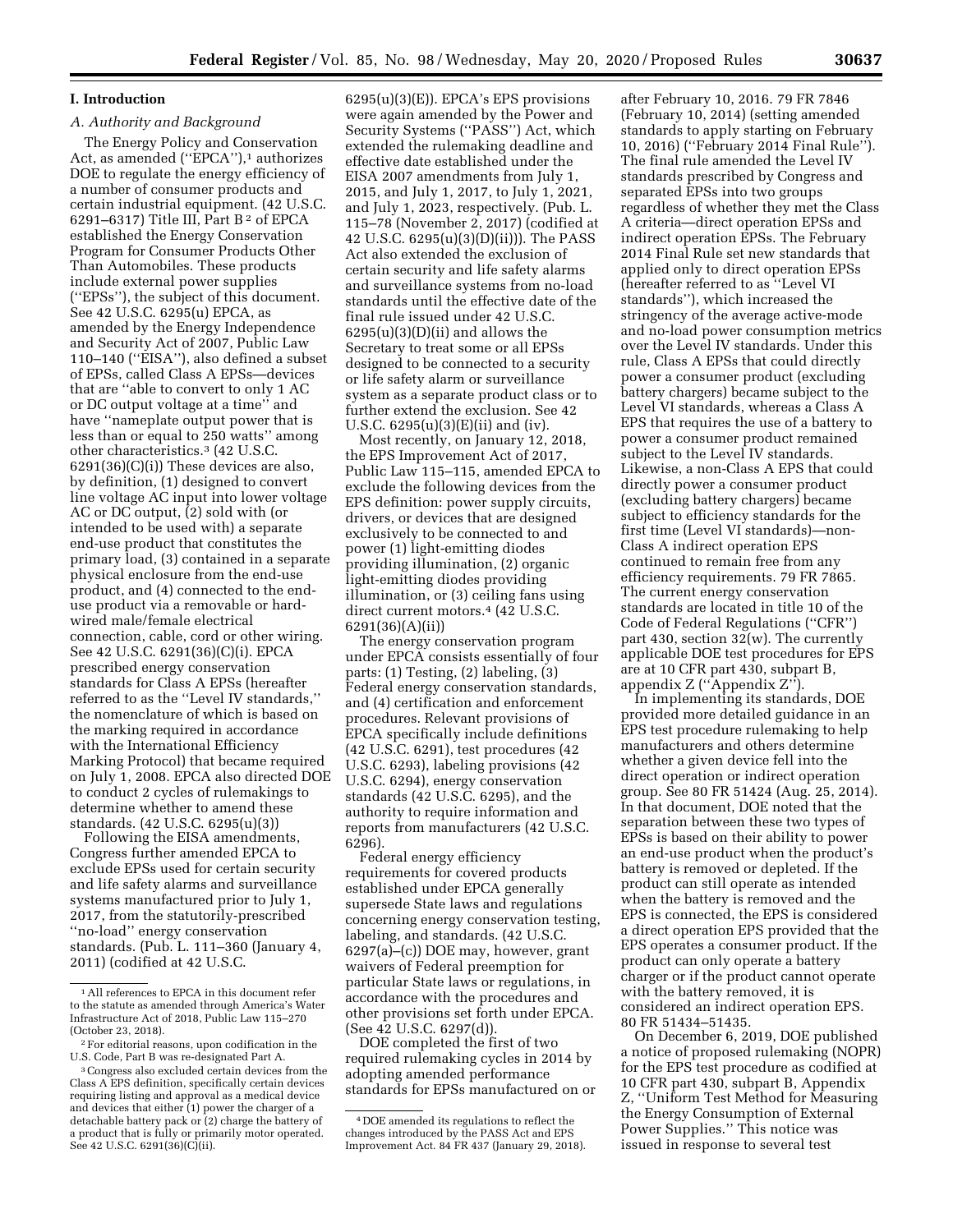procedure waivers, and stakeholder inquiries regarding testing methods for EPSs that incorporated certain newer technologies. Specifically, the proposed amendments address issues regarding the emergence of adaptive and multipleoutput EPSs.

EPCA also requires that, not later than 6 years after the issuance of any final rule establishing or amending a standard, DOE evaluate the energy conservation standards for each type of covered product, including those at issue here, and publish either a notice of determination that the standards do not need to be amended, or a NOPR that includes new proposed energy conservation standards (proceeding to a final rule, as appropriate). (42 U.S.C. 6295(m)(1)) In making a determination that the standards do not need to be amended, DOE must evaluate whether amended standards (1) will result in significant conservation of energy, (2) are technologically feasible, and (3) are cost effective as described under 42 U.S.C. 6295(o)(2)(B)(i)(II). (42 U.S.C. 6295(m)(1)(A); 42 U.S.C. 6295(n)(2)) Under 42 U.S.C. 6295(o)(2)(B)(i)(II), DOE must determine whether the benefits of a standard exceed its burdens by, to the greatest extent practicable, considering the savings in operating costs throughout the estimated average life of the covered product in the type (or class) compared to any increase in the price of, or in the initial charges for, or maintenance expenses of, the covered products which are likely to result from the imposition of the standard. If DOE publishes a final determination that a

standard does not need amending based on the statutory criteria, not later than 3 years after the issuance of DOE's determination, DOE must either make a new determination that standards for the product do not need to be amended or propose new energy conservation standards (proceeding to a final rule, as appropriate). (42 U.S.C. 6295(m)(3)(B)) DOE must make the analysis on which a determination is based publicly available and provide an opportunity for written comment. (42 U.S.C. 6295(m)(2))

In proposing new standards, DOE must evaluate that proposal against the criteria of 42 U.S.C. 6295(o), as described in the following section, and follow the rulemaking procedures set out in 42 U.S.C. 6295(p). (42 U.S.C. 6295(m)(1)(B) If DOE decides to amend the standard based on the statutory criteria, DOE must publish a final rule not later than two years after energy conservation standards are proposed.  $(42 \text{ U.S.C. } 6295 \text{ (m)}(3)(A))$ 

DOE is publishing this RFI to collect data and information to inform its decision consistent with its obligations under EPCA.

# *B. Rulemaking Process*

DOE must follow specific statutory criteria when prescribing new or amended standards for covered products. EPCA requires that any new or amended energy conservation standard prescribed by the Secretary be designed to achieve the maximum improvement in energy or water efficiency that is technologically feasible and economically justified. (42

U.S.C. 6295(o)(2)(A)) To determine whether a standard is economically justified, EPCA requires that the Secretary of Energy (''the Secretary'') determine whether the benefits of the standard exceed its burdens by considering, to the greatest extent practicable, the following seven factors:

(1) The economic impact of the standard on the manufacturers and consumers of the affected products;

(2) The savings in operating costs throughout the estimated average life of the product compared to any increases in the initial cost, or maintenance expenses likely to result from the imposition of the standard;

(3) The total projected amount of energy and water (if applicable) savings likely to result directly from the standard;

(4) Any lessening of the utility or the performance of the products likely to result from the standard;

(5) The impact of any lessening of competition, as determined in writing by the Attorney General, that is likely to result from the standard;

(6) The need for national energy and water conservation; and

(7) Other factors the Secretary of Energy considers relevant. (42 U.S.C. 6295(o)(2)(B)(i)(I)–(VII))

DOE fulfills these and other applicable requirements by conducting a series of analyses throughout the rulemaking process. Table I.1 shows the individual analyses that are performed to satisfy each of the requirements within EPCA.

# TABLE I.1—EPCA REQUIREMENTS AND CORRESPONDING DOE ANALYSIS

| <b>EPCA</b> requirement                                           | Corresponding DOE analysis                                                          |
|-------------------------------------------------------------------|-------------------------------------------------------------------------------------|
|                                                                   | • Shipments Analysis.                                                               |
|                                                                   | • National Impact Analysis.                                                         |
|                                                                   | • Energy and Water Use Determination.<br>• Market and Technology Assessment.        |
|                                                                   | • Screening Analysis.                                                               |
|                                                                   | • Engineering Analysis.                                                             |
| Economic Justification:                                           |                                                                                     |
| 1. Economic impact on manufacturers and consumers                 | • Manufacturer Impact Analysis.                                                     |
|                                                                   | • Life-Cycle Cost and Payback Period Analysis.                                      |
|                                                                   | • Life-Cycle Cost Subgroup Analysis.                                                |
|                                                                   | • Shipments Analysis.                                                               |
| 2. Lifetime operating cost savings compared to increased cost for | • Markups for Product Price Determination.<br>• Energy and Water Use Determination. |
| the product.                                                      | • Life-Cycle Cost and Payback Period Analysis.                                      |
|                                                                   | • Shipments Analysis.                                                               |
|                                                                   | • National Impact Analysis.                                                         |
|                                                                   | • Screening Analysis.                                                               |
|                                                                   | • Engineering Analysis.                                                             |
|                                                                   | • Manufacturer Impact Analysis.                                                     |
| 6. Need for national energy and water conservation                | • Shipments Analysis.                                                               |
|                                                                   | • National Impact Analysis.                                                         |
| 7. Other factors the Secretary considers relevant                 | • Employment Impact Analysis.                                                       |
|                                                                   | • Utility Impact Analysis.                                                          |
|                                                                   | • Emissions Analysis.                                                               |
|                                                                   | • Monetization of Emission Reductions Benefits.                                     |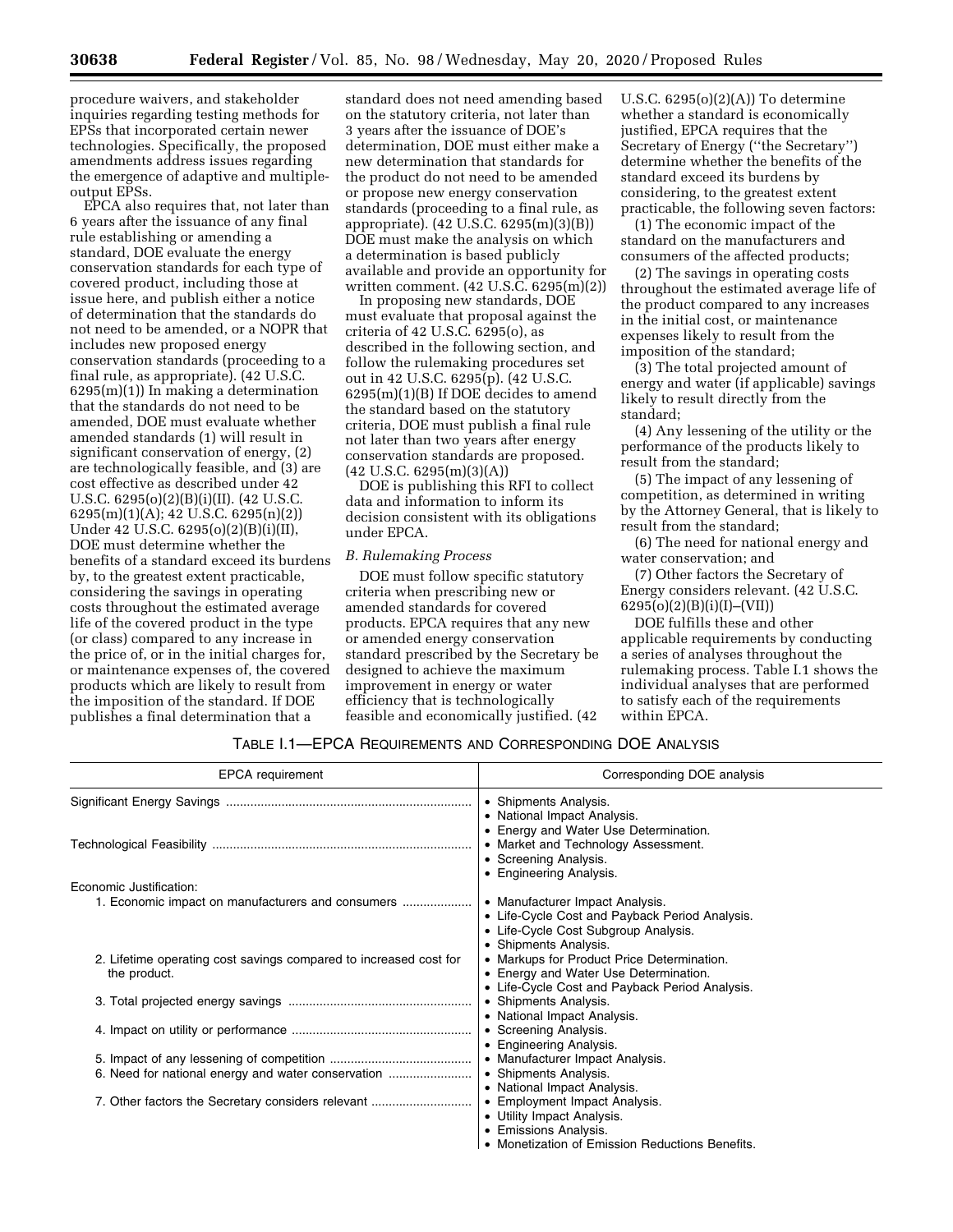# TABLE I.1—EPCA REQUIREMENTS AND CORRESPONDING DOE ANALYSIS—Continued

| EPCA requirement | Corresponding DOE analysis  |
|------------------|-----------------------------|
|                  | Regulatory Impact Analysis. |

As detailed throughout this RFI, DOE is publishing this document to seek input and data from interested parties to aid in the development of the technical analyses on which DOE will ultimately rely to determine whether (and if so, how) to amend the standards for EPSs.

## **II. Request for Information and Comments**

In the following sections, DOE has identified a variety of issues on which it seeks input to aid in the development of the technical and economic analyses regarding whether amended standards for EPSs may be warranted.

As an initial matter, DOE seeks comment on whether there have been sufficient technological or market changes since the most recent standards update that may justify a new rulemaking to consider more stringent standards. Specifically, DOE seeks data and information that could enable the agency to determine whether DOE should propose a ''no new standard'' determination because a more stringent standard: (1) Would not result in a significant savings of energy; (2) is not technologically feasible; (3) is not economically justified; or (4) any combination of foregoing.

Additionally, DOE recently published an RFI on the emerging smart technology appliance and equipment market. 83 FR 46886 (Sept. 17, 2018). In that RFI, DOE sought information to better understand market trends and issues in the emerging market for appliances and commercial equipment that incorporate smart technology. DOE's intent in issuing the RFI was to ensure that DOE did not inadvertently impede such innovation in fulfilling its statutory obligations in setting efficiency standards for covered products and equipment. DOE seeks comments, data and information on the issues presented in the RFI as they may be applicable to EPSs.

## *A. Products Covered by This Process*

This RFI covers those products that meet the definitions of various EPSs codified at 10 CFR 430.2. An EPS is defined as an external power supply circuit that is used to convert household electric current into DC current or lower-voltage AC current to operate a consumer product. 10 CFR 430.2. DOE's regulations also include more specific

definitions of other EPS variants. See 10 CFR 430.2.

DOE is interested in any feedback stakeholders may have on the classification of specific types of EPSs but notes that the EPS definition is established by statute. (See 42 U.S.C. 6291(36)(A)) There are products that would initially appear to be within the broad statutory definition of EPS, such as: Consumer devices with multiple primary functions one of which is an EPS; and, wireless power supplies. In each of these examples, a circuit is used to convert household electric current into DC current or lower-voltage AC current to operate a consumer product. DOE is seeking information on the technical differences between such products and other products that are EPSs.

1. Consumer Devices With Auxiliary Power Supply Function

The ubiquitous nature of universal serial bus (''USB'') devices as charging and communication platforms has led many manufacturers to embed USB ports within consumer devices whose primary function may not be to serve as an external power supply. (A universal serial bus is a type of interface that enables communication between various devices and a host controller.) With ever improving specifications such as 100W of power and 10 gigabits per second (Gbps) of throughout data, DOE anticipates the presence of embedded USB ports to become even more commonplace. This projected development raises the question about whether these products are EPSs and subject to the EPS standards. This section addresses this topic and seeks feedback from interested parties on specific questions.

The USB specification, published by the USB Implementers Forum,<sup>5</sup> requires any USB output port, even those embedded in other products, to output a DC voltage. Therefore, a consumer product could generally receive AC input from the mains and convert it into a DC output at an embedded USB port. This includes products as varied as: Laptops, desktop computers, TVs, power strips, surge protectors,

refrigerators, lamps, or any other household consumer goods with USB output ports. DOE seeks feedback on the following topics related to consumer products with USB output ports:

Issue 1: How can a product that has a primary functionality other than power conversion but with an integrated USB output, be differentiated from a product of which power conversion is the primary function? For such products, is it possible to isolate the power conversion associated with the USB output and measure its efficiency independently from that of the remainder of the product?

## 2. Wireless Power Devices

A wireless power device is one that transfers electrical energy from a power source to an electrical load without the use of physical conductors such as wires and cables. DOE has identified two types of wireless power devices, one of which appears to meet the definition of an EPS.

One group of wireless power devices, which includes chargers for electric toothbrushes, shavers, and smartwatches, consists of devices that operate by only powering battery charging circuits in an end-use product. These devices interface with the enduse product using proprietary charging connections that only work with products from the same manufacturer. However, only some of these devices are subject to the battery charger standards—namely, electric toothbrushes and water jets. These devices are collectively known as inductive chargers for wet environments. To date, all other applications of inductive battery charging fall under the dry environment terminology, for which DOE has not promulgated any standards.

The second group of wireless power devices consists of devices that can work with products that are equipped with or without batteries as well as with products from different manufacturers. These include products such as universal wireless mats that can be used with various consumer devices made by different manufacturers. In DOE's view, these devices could therefore be considered EPSs, but would not be Class A EPSs because they are not connected to the end-use product using a removable or hard-wired electrical connection, cable, cord, or other wiring.

<sup>5</sup>The USB Implementers Forum is an organization made up of industry stakeholders that support the advancement and adoption of USB technologies. For more information, visit *[https://](https://www.usb.org/about) [www.usb.org/about.](https://www.usb.org/about)*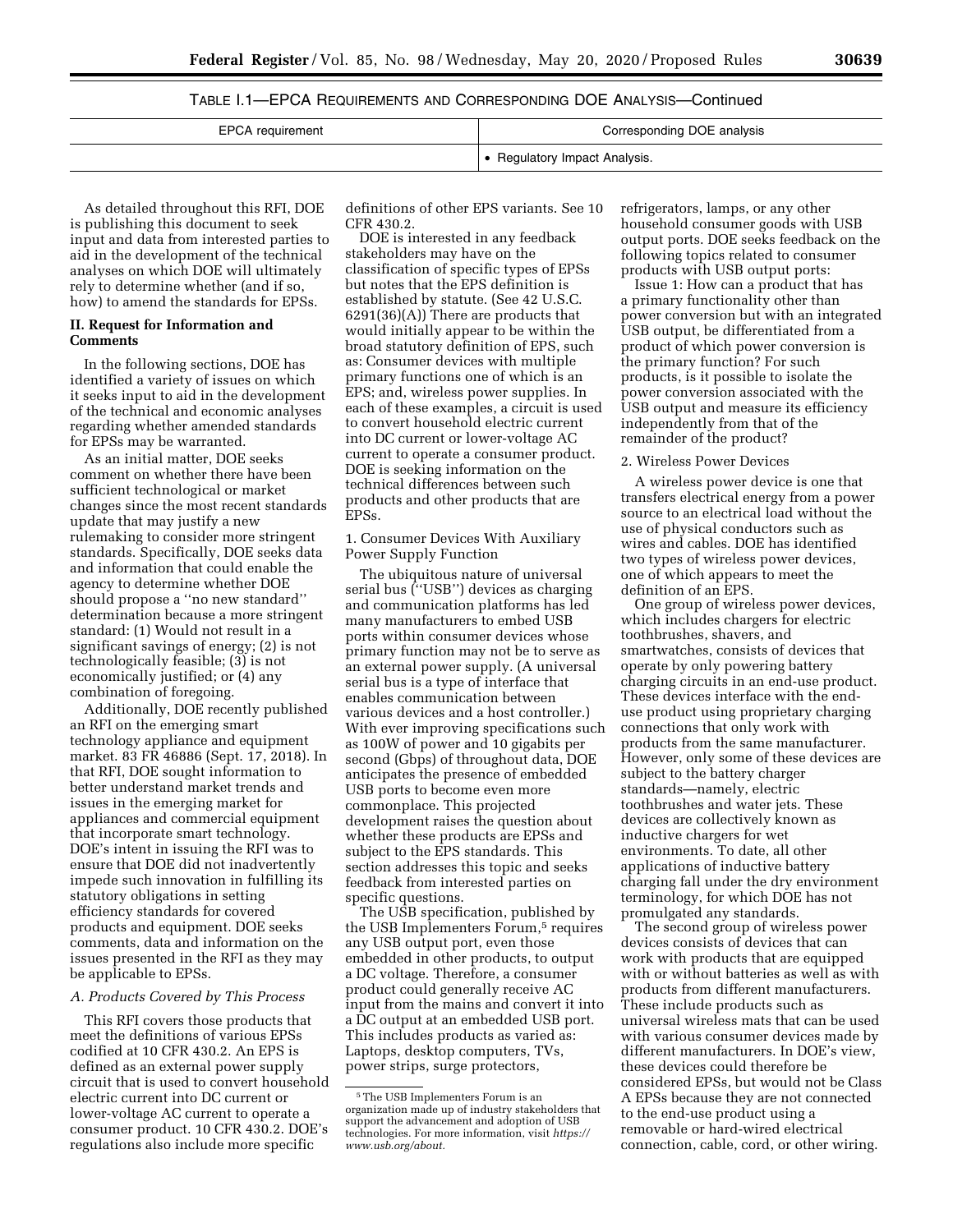See 42 U.S.C. 6291(36)(C)(i)(V). Further, DOE is not aware of any wireless power device that can operate a consumer product that is not a battery charger without the assistance of a battery making them non-Class A indirect operation EPSs, a subset of products for which energy efficiency standards do not currently exist under DOE's regulations. Accordingly, these products are not subject to the current EPS standards. DOE seeks public input on the following questions to help assess the necessity of regulating the energy efficiency of these devices:

Issue 2: How many varieties of wireless EPS products that can power a non-battery operated end-use product directly are currently offered for sale? What are the shipment volumes of these products and what are the projected sales in the industry over the next 5 years?

DOE requests feedback on what factors should be considered when evaluating product classes and standards for wireless EPSs such as wireless mats.

What are the design options associated with wireless EPSs that could be used to improve the efficiency of the power transfer process and what are the costs associated with each design option? What are the achievable efficiencies of wireless EPSs and is there a correlation between efficiency and output power such as in more traditional wired EPSs?

Issue 3: How can the efficiency of wireless power devices be measured and replicated in a lab setting to achieve repeatable results? Do any industry standards or test methods exist or are any being developed to test the energy efficiency or power consumption of wireless EPSs that DOE would consider adopting? If yes, what are the pros and cons of each? If no published industry testing standard exist, do stakeholders have any input regarding a method to test these products?

# *B. Market and Technology Assessment*

The market and technology assessment that DOE routinely conducts when analyzing the impacts of a potential new or amended energy conservation standard provides information about the EPS industry that will be used in DOE's analysis throughout the rulemaking process. DOE uses qualitative and quantitative information to characterize the structure of the industry and market. DOE identifies manufacturers, estimates market shares and trends, addresses regulatory and non-regulatory initiatives intended to improve energy efficiency or reduce energy consumption, and explores the potential for efficiency improvements in the design and manufacturing of EPSs. DOE also reviews product literature, industry publications, and company websites. Additionally, DOE may conduct interviews with manufacturers to improve its assessment of the market and available technologies for EPSs.

## 1. Product Classes

When evaluating and establishing energy conservation standards, DOE

may divide covered products into product classes by the type of energy used, or by capacity or other performance-related features that would justify a different standard from that which applies (or will apply) to other products within such type or class. (42 U.S.C. 6295(q)) In making a determination whether capacity or another performance-related feature justifies a different standard, DOE must consider such factors as the utility of the feature to the consumer and other factors DOE deems appropriate. (*Id.*)

For EPSs, the current energy conservation standards specified in 10 CFR 430.32 are based on 8 product classes determined according to the following performance-related features that provide utility to the consumer, in terms of output voltage type, output voltage and current levels, number of simultaneous output voltage(s) and whether the product meets the definition of direct or indirect operation EPSs. Additionally, EPCA, as amended by EISA 2007, also prescribes the criteria for a subcategory of EPSs—those classified as Class A EPSs. 42 U.S.C. 6291(36)(C)(i). Indirect operation EPSs falling within the Class A EPS definition are subject to Level IV standards while non-Class A indirect operation EPSs would not be subject to any standards. Direct operation EPSs are subject to Level VI standards regardless of whether they meet the Class A definition. 10 CFR 430.32. Table II.1 lists the level of standards applicable to different types of EPSs based on operation type and whether it meets the Class A definition.

TABLE II.1—APPLICATION OF STANDARDS FOR CLASS A/NON-CLASS A EPS STANDARD LEVELS BASED ON TYPE OF **OPERATION** 

| Class A EPS                                                                                                                | Non-class A EPS |
|----------------------------------------------------------------------------------------------------------------------------|-----------------|
| Level VI: 10 CFR 430.32(w)(1)(ii)    Level VI: 10 CFR 430.32(w)(1)(ii).<br>Level IV: 10 CFR 430.32(w)(1)(i)  No Standards. |                 |

Table II.2 lists the current 8 product classes for EPSs and their respective product class codes for EPSs. A ''lowvoltage EPS'' means an EPS with a

nameplate output voltage less than 6 volts and nameplate output current greater than or equal to 550 milliamps. A ''basic-voltage EPS'' means an EPS

that is not a low-voltage EPS. See 10 CFR 430.2.

# TABLE II.2—CURRENT EPS PRODUCT CLASSES

| Product class<br>code | Product class description                                                                                                                                                                                                                                         |
|-----------------------|-------------------------------------------------------------------------------------------------------------------------------------------------------------------------------------------------------------------------------------------------------------------|
| B                     | Direct Operation, AC-DC, Basic-Voltage.                                                                                                                                                                                                                           |
| C                     | Direct Operation, AC-DC, Low-Voltage (except those with nameplate output voltage less than 3 volts and nameplate output<br>current greater than or equal to 1,000 milliamps that charge the battery of a product that is fully or primarily motor oper-<br>ated). |
| $C-1$                 | Direct Operation, AC-DC, Low-Voltage with nameplate output voltage less than 3 volts and nameplate output current greater<br>than or equal to 1,000 milliamps and charges the battery of a product that is fully or primarily motor operated.                     |
| D                     | Direct Operation, AC-AC, Basic-Voltage.                                                                                                                                                                                                                           |
| E ………………………           | Direct Operation, AC-AC, Low-Voltage.                                                                                                                                                                                                                             |
| X                     | Direct Operation, Multiple-Voltage.                                                                                                                                                                                                                               |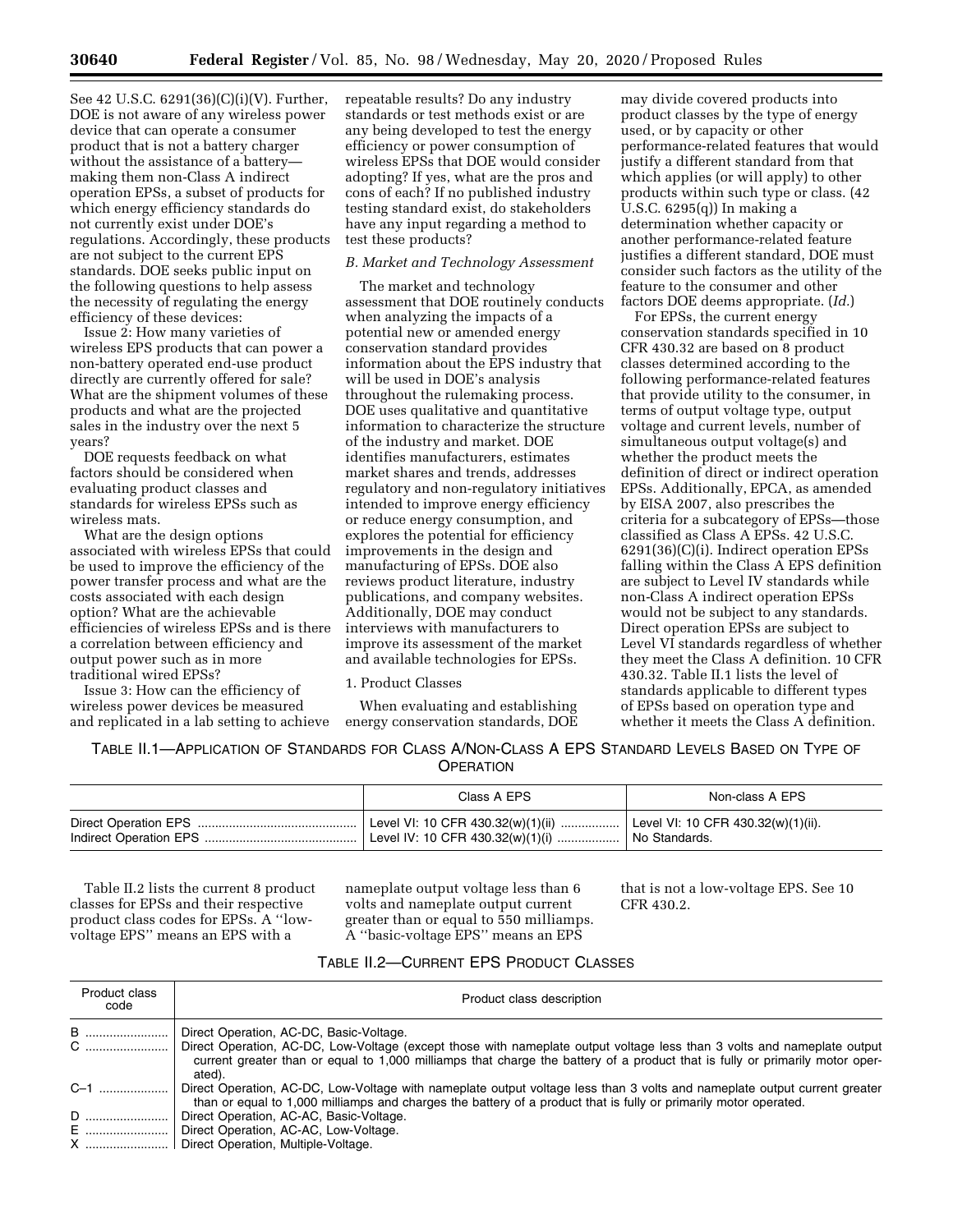TABLE II.2—CURRENT EPS PRODUCT CLASSES—Continued

| Product class<br>code | Product class description                            |
|-----------------------|------------------------------------------------------|
| N                     | Direct Operation, High-Power.<br>Indirect Operation. |

Issue 4: DOE requests feedback on the current EPS product classes and whether these classes continue to reasonably depict the make-up of the EPS market or whether changes are merited. Related to this request, DOE seeks information on whether combining certain classes could impact product utility by eliminating any performance-related features or impact the stringency of the current energy conservation standard for these products. DOE also requests comment on separating any of the existing product classes and whether it would impact product utility by eliminating any performance-related features or reduce any compliance burdens.

Issue 5: Separate from the approach to combine product classes, DOE may also consider modifying the certification template to reduce the number of individual product codes by requesting additional information such as voltage rating and current rating which would then be used to assign the appropriate product class and identify the corresponding standard. DOE requests comment on this approach, or other approaches that achieve the same purpose.

DOE also understands that new configurations and features may be available for EPSs that may not have been available at the time of the last energy conservation standards analysis.

Issue 6: DOE seeks information regarding any other new product classes that are not already addressed by its current regulations that it should consider for inclusion in its analysis. Specifically, DOE requests information on the performance-related features (*e.g.,* improved switched-mode topologies, semiconductor materials, component designs *etc.*) that provide unique consumer utility and data detailing the corresponding impacts on energy use that would justify separate product classes (*i.e.,* explanation for why the presence of these performancerelated features would increase energy consumption).

Issue 7: Has the distribution of the various EPS product classes that DOE regulates changed since DOE's analysis for the final rule published on February 10, 2014? In that prior analysis, DOE indicated that, for total EPS shipments in 2009, direct operation, AC-DC, basicvoltage and low-voltage EPSs combined constituted nearly 73 percent of shipments, indirect operation EPSs made up approximately 22 percent of shipments, and the remaining product classes (AC-AC EPSs, multiple-voltage EPSs, and high-power EPSs) made up 5 percent of shipments.6

# a. Direct Operation and Indirect Operation EPSs

The February 2014 Final Rule divided all EPSs into two categories, direct operation and indirect operation EPSs with only direct operation EPSs being subject to the new Level VI standards that DOE adopted in that rule. That final rule also indicated that indirect operation EPSs that also met the definition of a Class A EPS would continue to be required to meet the already statutorily prescribed Level IV standards. The original intent of classifying all EPSs into these categories was to distinguish between EPSs that directly operate an end-use product, *i.e.,*  that can operate a consumer product that is not a battery charger without the assistance of a battery (direct operation EPSs), versus those devices that cannot operate a consumer product that is not a battery charger without the assistance of a battery (indirect operation EPSs). At the time of the February 2014 Final Rule's publication, DOE believed that it would be more effective to regulate indirect operation EPSs as part of the then-parallel battery charger rulemaking than to regulate them under the new and amended external power supply standards.

Since the publication of the February 2014 Final Rule, DOE has received many questions regarding EPSs that provide direct operation with one enduse product but may also be used to provide indirect operation with a different consumer product containing batteries and or a battery charging system. In the 2015 test procedure rule, DOE clarified that if an EPS can operate any consumer product directly, that product would be treated as a direct operation EPS. 80 FR 51434. Of particular importance are EPSs with common output plugs that can be used

with products made by different manufacturers. An example of this scenario is an EPS with standard universal serial bus (''USB'') connectors. These devices are often sold with enduse products containing batteries, such as a smartphone. Because these same EPSs are capable of directly operating other end-use products that do not contain batteries (*e.g.,* small LED lamps, external speakers, etc.), they are not treated as indirect operation EPSs under DOE's regulations. DOE's analysis of the EPSs that are certified in the Compliance Certification Management System (''CCMS'') 7 database further shows that only a small percentage are indirect operation EPSs. Specifically, of the 6,764 non-adaptive basic models of EPSs that are certified in the database, only 60 basic models are classified as indirect operation Class A and of which, a further 42 are able to meet both the Level IV and Level VI standards. DOE therefore seeks feedback on the practicality of continuing to categorize EPSs as direct operation and indirect operation and on the merit of continuing to have separate standards for each. Any potential alignment of the standards between direct and indirect operation EPSs would result in standards either as stringent or more stringent than the Level VI standards currently required for direct operation EPSs.8 As is typically the case, DOE would also consider the economic justification and technological feasibility of a proposal based on such an approach.

DOE also requests feedback on whether the EPS standards could be expressed in alternate terms. For instance, DOE may consider removing the distinction between direct operation/indirect operation EPSs. DOE notes that other regulations for EPSs,

<sup>6</sup>For additional details, see chapter 3 of the TSD for the February 2014 Final Rule. *[https://](https://www.regulations.gov/document?D=EERE-2008-BT-STD-0005-0217) [www.regulations.gov/document?D=EERE-2008-BT-](https://www.regulations.gov/document?D=EERE-2008-BT-STD-0005-0217)[STD-0005-0217.](https://www.regulations.gov/document?D=EERE-2008-BT-STD-0005-0217)* 

<sup>7</sup>U.S. Department of Energy. Energy Efficiency and Renewable Energy. Appliance and Equipment Standards Program. CCMS. Last accessed on July 18, 2019. *[https://www.regulations.doe.gov/](https://www.regulations.doe.gov/certification-data/CCMS-4-External_Power_Supplies_-_Other_Than_Switch-Selectable_and_Adaptive_Single-Voltage_External_Power_Supplies.html#q=Product_Group_s%3A%22External%20Power%20Supplies%20-%20Other%20Than%20Switch-Selectable%20and%20Adaptive%20Single-Voltage%20External%20Power%20Supplies%22)  [certification-data/CCMS-4-External](https://www.regulations.doe.gov/certification-data/CCMS-4-External_Power_Supplies_-_Other_Than_Switch-Selectable_and_Adaptive_Single-Voltage_External_Power_Supplies.html#q=Product_Group_s%3A%22External%20Power%20Supplies%20-%20Other%20Than%20Switch-Selectable%20and%20Adaptive%20Single-Voltage%20External%20Power%20Supplies%22)*\_*Power*\_ *Supplies*\_*-*\_*Other*\_*Than*\_*[Switch-Selectable](https://www.regulations.doe.gov/certification-data/CCMS-4-External_Power_Supplies_-_Other_Than_Switch-Selectable_and_Adaptive_Single-Voltage_External_Power_Supplies.html#q=Product_Group_s%3A%22External%20Power%20Supplies%20-%20Other%20Than%20Switch-Selectable%20and%20Adaptive%20Single-Voltage%20External%20Power%20Supplies%22)*\_*and*\_ *Adaptive*\_*[Single-Voltage](https://www.regulations.doe.gov/certification-data/CCMS-4-External_Power_Supplies_-_Other_Than_Switch-Selectable_and_Adaptive_Single-Voltage_External_Power_Supplies.html#q=Product_Group_s%3A%22External%20Power%20Supplies%20-%20Other%20Than%20Switch-Selectable%20and%20Adaptive%20Single-Voltage%20External%20Power%20Supplies%22)*\_*External*\_*Power*\_ *[Supplies.html#q=Product](https://www.regulations.doe.gov/certification-data/CCMS-4-External_Power_Supplies_-_Other_Than_Switch-Selectable_and_Adaptive_Single-Voltage_External_Power_Supplies.html#q=Product_Group_s%3A%22External%20Power%20Supplies%20-%20Other%20Than%20Switch-Selectable%20and%20Adaptive%20Single-Voltage%20External%20Power%20Supplies%22)*\_*Group*\_ *[s%3A%22External%20Power%20Supplies%20-](https://www.regulations.doe.gov/certification-data/CCMS-4-External_Power_Supplies_-_Other_Than_Switch-Selectable_and_Adaptive_Single-Voltage_External_Power_Supplies.html#q=Product_Group_s%3A%22External%20Power%20Supplies%20-%20Other%20Than%20Switch-Selectable%20and%20Adaptive%20Single-Voltage%20External%20Power%20Supplies%22) [%20Other%20Than%20Switch-](https://www.regulations.doe.gov/certification-data/CCMS-4-External_Power_Supplies_-_Other_Than_Switch-Selectable_and_Adaptive_Single-Voltage_External_Power_Supplies.html#q=Product_Group_s%3A%22External%20Power%20Supplies%20-%20Other%20Than%20Switch-Selectable%20and%20Adaptive%20Single-Voltage%20External%20Power%20Supplies%22)[Selectable%20and%20Adaptive%20Single-](https://www.regulations.doe.gov/certification-data/CCMS-4-External_Power_Supplies_-_Other_Than_Switch-Selectable_and_Adaptive_Single-Voltage_External_Power_Supplies.html#q=Product_Group_s%3A%22External%20Power%20Supplies%20-%20Other%20Than%20Switch-Selectable%20and%20Adaptive%20Single-Voltage%20External%20Power%20Supplies%22)[Voltage%20External%20Power%20Supplies%22.](https://www.regulations.doe.gov/certification-data/CCMS-4-External_Power_Supplies_-_Other_Than_Switch-Selectable_and_Adaptive_Single-Voltage_External_Power_Supplies.html#q=Product_Group_s%3A%22External%20Power%20Supplies%20-%20Other%20Than%20Switch-Selectable%20and%20Adaptive%20Single-Voltage%20External%20Power%20Supplies%22)* 

<sup>8</sup>See 42 U.S.C. 6295(o)(1), commonly referred to as the ''anti-backsliding provision'').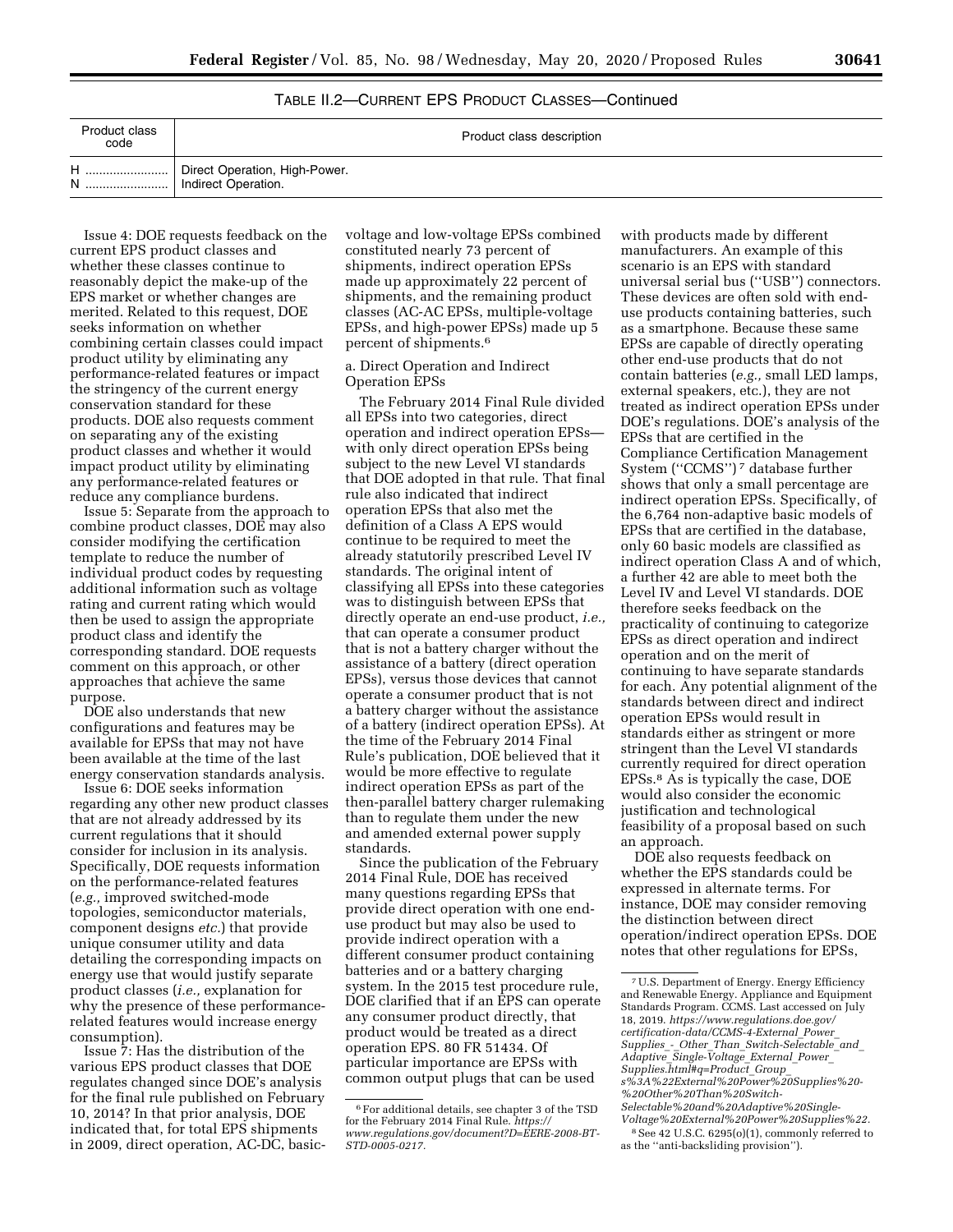including those in Canada 9 and the European Union,10 do not distinguish between direct and indirect operation EPSs.

Based on these considerations, DOE requests feedback on the following questions:

As DOE considers whether to amend its current standards, is the distinction between direct and indirect operation EPSs necessary and/or helpful and do they continue to merit separate standards?

Issue 8: Would manufacturers and other stakeholders better understand their compliance obligations under the applicable standards if DOE removed this classification and provided revised definitions for EPSs that are subject to conservation standards that more clearly specified the characteristics of EPSs that would be subject to or exempt from future standards. New definitions for EPSs would not, however, exempt EPSs from the standards to which they are currently subject (*i.e.,* Level IV and Level VI standards).

Issue 9: Whether DOE retains the definitions for direct operation EPS and indirect operation EPS or proposes new definitions to describe which EPSs are subject to standards, is there any ambiguity in these existing definitions that DOE should consider clarifying? For instance, how (if at all) should DOE clarify these definitions as it relates to specific applications for which EPSs are used?

Issue 10: If DOE were to propose new definitions, what criteria or characteristics should DOE use to identify whether an EPS is either subject to or exempt from standards?

For the purposes of this document, DOE continues to refer to direct operation and indirect operation EPSs, as appropriate, in the following sections. These terms are used to discuss and seek feedback based on the existing regulation. DOE's decision regarding the continued use of these terms may be considered should DOE determine to proceed with a rulemaking.

b. Low-Voltage, High-Current External Power Supplies

In the February 2014 Final Rule, DOE separated direct operation low-voltage, AC-DC EPSs into two separate product classes and outlined two separate standards requirements. 79 FR 7866– 7867. The first class is reserved for all direct operation EPSs with nameplate

output voltages less than 6 volts and nameplate output currents greater than or equal to 550 milliamps. EPSs in this product class are subject to the Level VI standards.

The second class DOE created is a sub-set within this product class, generally referred to as ''low-voltage, high-current EPSs.'' This class represents all EPSs with nameplate output voltages of less than 3 volts and nameplate output currents greater than or equal to 1000 milliamps that are designed to charge the battery of a product that is fully or primarily motor operated. EPSs in this product class are not subject to the Level VI standards. Since these low-voltage, high-current EPSs still meet the statutory definition of Class A EPSs, they remain subject to the Level IV standards set by EISA. However, DOE did not apply the Level VI standards to these products over manufacturer concerns about the ability of these products to meet these higher efficiency levels. See 79 FR 7866–7867.

DOE intends to analyze potential efficiency levels for these low-voltage, high-current EPSs that are more stringent than the EISA Level IV standards. DOE plans to conduct a market assessment, energy use analysis, and third-party testing to develop a costefficiency relationship for low-voltage, high-current EPSs to determine whether any incremental improvements in energy efficiency are technologically feasible and economically justified. DOE is specifically interested in gathering particular information through this RFI on the following questions:

*In the February 2014 Final Rule, DOE determined that the inherent design of a low-voltage high-current EPS limits its achievable efficiencies due to input rectification voltage drops relative to the output voltage, resistive losses in the higher current outputs, and the potential to decrease the utility of these products to improve efficiency by forcing manufacturers to utilize more expensive and larger components to meet the proposed standards.* Is this justification for exempting ''low-voltage, high-current'' EPSs from the active mode efficiency requirements still valid?

Are there any products in the current market that would fall in the lowvoltage high-current product class? If so, which types of products?

Issue 11: Are there any unique technology or design options associated with low-voltage, high-current EPSs? If so, what (if any) specific unique design considerations (*i.e.,* special topologies, additional component derating, etc.) would be necessary in addressing

potential energy efficiency improvements for these EPSs?

Issue 12: What are the specific limitations (if any) associated with the achievable efficiencies of low-voltage, high-current EPSs?

Issue 13: What technology options (if any) would allow low-voltage, highcurrent EPSs to improve their average active-mode efficiency? What specific costs (in dollars) are associated with these technology options and subsequent efficiency gains?

2. Technology Assessment

In analyzing the feasibility of potential new or amended energy conservation standards, DOE uses information about existing and past technology options and prototype designs to help identify technologies that manufacturers could use to meet and/or exceed a given set of energy conservation standards under consideration. In consultation with interested parties, DOE intends to develop a list of technologies to consider in its analysis. That analysis will likely include a number of the technology options DOE previously considered during its most recent rulemaking for EPSs. A complete list of those prior options appears in Table II.2. As certain technologies have progressed since the February 2014 Final Rule, Table II.3 lists newer technology options that DOE may also consider in a future EPS energy conservation standards rulemaking.

# TABLE II.3—TECHNOLOGY OPTIONS FOR EPSS CONSIDERED IN THE DE-VELOPMENT OF THE FEBRUARY 2014 FINAL RULE

| hers |  |                                                                                                                                                                                                                                 |
|------|--|---------------------------------------------------------------------------------------------------------------------------------------------------------------------------------------------------------------------------------|
|      |  | Improved Transformers.<br>Switched-Mode Power Supplies.<br>Low-Power Integrated Circuits.<br>Schottky Diodes and Syn-<br>chronous Rectification.<br>Low-Loss Transistors.<br>Resonant Switching.<br>Resonant ("Lossless") Snub- |

# TABLE II.4—NEW TECHNOLOGY OPTIONS FOR EPSS

| $1$ | Adaptive voltage modulation via<br>digital communication. |
|-----|-----------------------------------------------------------|
| 2   | Wide Band Gap Semiconduc-<br>tors.                        |
| 3   | <b>Advanced Core Materials.</b>                           |
|     | 4    Low Equivalent Series Resist-<br>ance Capacitors.    |
| 5   | Litz Wire.                                                |
|     | 6  Printed Circuit Boards with High-                      |
|     | er Copper Content.                                        |

<sup>9</sup>*[http://www.nrcan.gc.ca/energy/regulations](http://www.nrcan.gc.ca/energy/regulations-codes-standards/products/6909)[codes-standards/products/6909.](http://www.nrcan.gc.ca/energy/regulations-codes-standards/products/6909)* 

<sup>10</sup>*[http://eur-lex.europa.eu/legal-content/EN/](http://eur-lex.europa.eu/legal-content/EN/TXT/PDF/?uri=CELEX:32009R0278&from=EN) [TXT/PDF/?uri=CELEX:32009R0278&from=EN.](http://eur-lex.europa.eu/legal-content/EN/TXT/PDF/?uri=CELEX:32009R0278&from=EN)*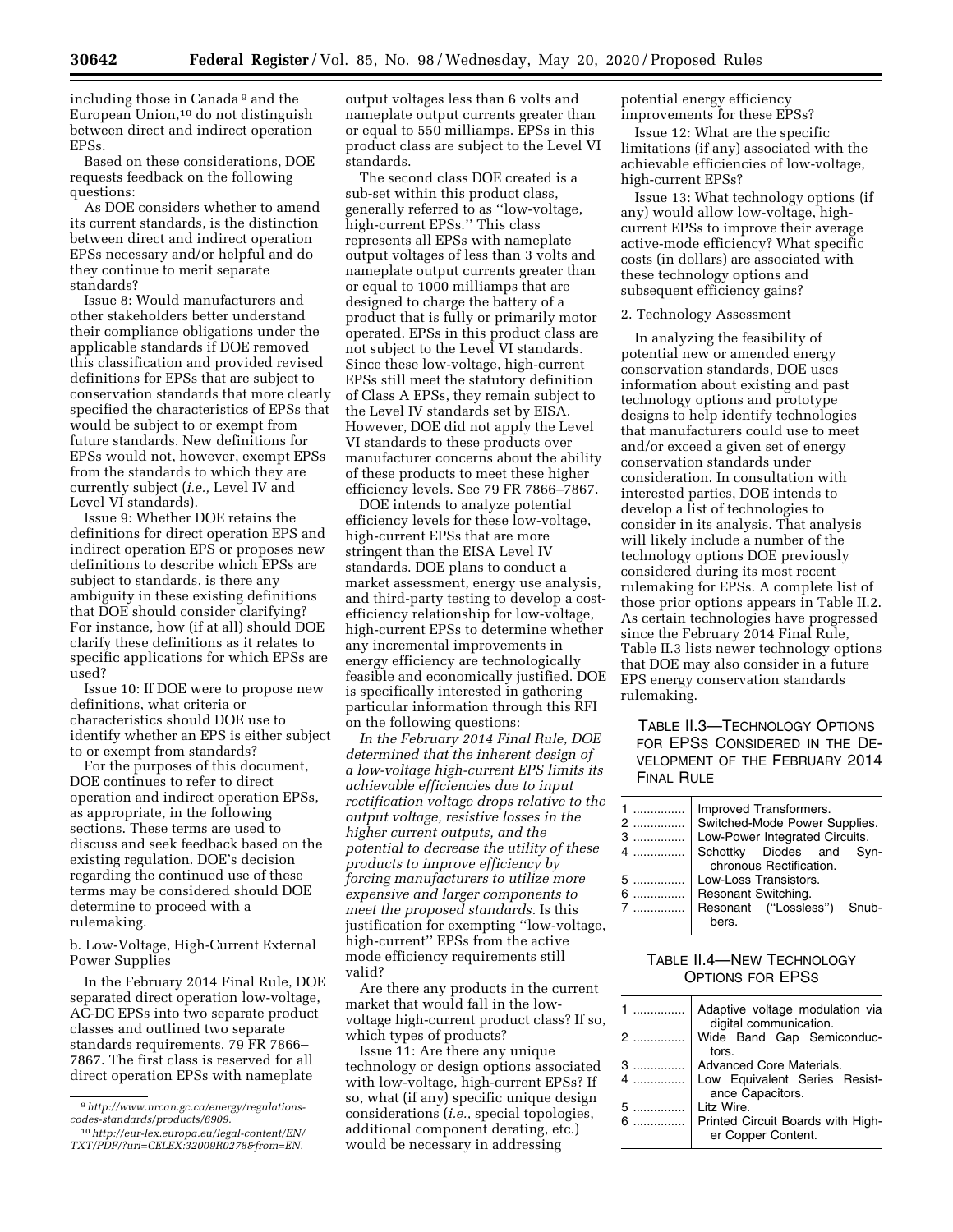DOE seeks information on the technologies listed in Table II.2 regarding their applicability to the current market and how these technologies may impact the efficiency of EPSs as measured according to the DOE test procedure. DOE also seeks information on how these technologies may have changed since they were considered in the February 2014 Final Rule analysis. Specifically, DOE seeks information on the range of efficiencies or performance characteristics that are currently available for each technology option.

DOE seeks information on the technologies listed in Table II.3 regarding their market adoption, costs, and any concerns with incorporating them into products (*e.g.,* impacts on consumer utility, potential safety concerns, manufacturing/production/ implementation issues, *etc.*), particularly as to changes that may have occurred since the February 2014 Final Rule.

Issue 14: DOE seeks comment on other technology options that it should consider for inclusion in its analysis and if these technologies may impact product features or consumer utility.

#### *C. Screening Analysis*

The purpose of the screening analysis is to evaluate the technologies that improve equipment efficiency to determine which technologies will be eliminated from further consideration and which will be included in the engineering analysis for further consideration.

DOE determines whether to eliminate certain technology options from further consideration based on the following criteria:

(1) *Technological feasibility.*  Technologies that are not incorporated in commercial products or in working prototypes will not be considered further.

(2) *Practicability to manufacture, install, and service.* If it is determined that mass production of a technology in commercial products and reliable installation and servicing of the technology could not be achieved on the scale necessary to serve the relevant market at the time of the compliance date of the standard, then that technology will not be considered further.

(3) *Impacts on equipment utility or equipment availability.* If a technology is determined to have significant adverse impact on the utility of the equipment to significant subgroups of consumers, or result in the unavailability of any covered equipment type with performance characteristics

(including reliability), features, sizes, capacities, and volumes that are substantially the same as equipment generally available in the United States at the time, it will not be considered further.

(4) *Adverse impacts on health or safety.* If it is determined that a technology will have significant adverse impacts on health or safety, it will not be considered further.

10 CFR part 430, subpart C, appendix A, 6(c)(3) and 7(b).

Technology options identified in the technology assessment are evaluated against these criteria using DOE analyses and inputs from interested parties (*e.g.,* manufacturers, trade organizations, and energy efficiency advocates). Technologies that pass through the screening analysis are referred to as ''design options'' in the engineering analysis. Technology options that fail to meet one or more of the four criteria are eliminated from consideration.

Additionally, DOE notes that the four screening criteria do not directly address the propriety status of technology options. DOE only considers potential efficiency levels achieved through the use of proprietary designs in the engineering analysis if they are not part of a unique pathway to achieve that efficiency level (*i.e.,* if there are other non-proprietary technologies capable of achieving the same efficiency level).

DOE did not screen out any technology options for EPSs, having considered the following four factors: (1) Technological feasibility; (2) practicability to manufacture, install, and service; (3) adverse impacts on product utility to consumers; and (4) adverse impacts on health or safety.11

Issue 15: DOE requests feedback on what impact, if any, the four screening criteria described in this section would have on each of the technology options listed in Table II.2 and Table II.3 with respect to EPSs. Similarly, DOE seeks information regarding how these same criteria would affect any other technology options not already identified in this document with respect to their potential use in EPSs.

#### *D. Engineering Analysis*

The engineering analysis estimates the cost-efficiency relationship of products at different levels of increased energy efficiency (''efficiency levels''). This relationship serves as the basis for

the cost-benefit calculations for consumers, manufacturers, and the Nation. In determining the costefficiency relationship, DOE estimates the increase in manufacturer production cost (''MPC'') associated with increasing the efficiency of products above the baseline, up to the maximum technologically feasible (''max-tech'') efficiency level for each product class.

DOE historically has used the following three methodologies to generate incremental manufacturing costs and establish efficiency levels (''ELs'') for analysis: (1) The designoption approach, which provides the incremental costs of adding to a baseline model various design options that will improve its efficiency; (2) the efficiencylevel approach, which provides the relative costs of achieving increases in energy efficiency levels, without regard to the particular design options used to achieve such increases; and (3) the costassessment (or reverse engineering) approach, which provides ''bottom-up'' manufacturing cost assessments for achieving various levels of increased efficiency, based on detailed cost data for parts and material, labor, shipping/ packaging, and investment for models that operate at particular efficiency levels.

## 1. Baseline Efficiency Levels

For each established product class, DOE selects a baseline model as a reference point against which any changes resulting from new or amended energy conservation standards can be measured. The baseline model in each product class represents the characteristics of common or typical products in that class. Typically, a baseline model is one that meets the current minimum energy conservation standards and provides basic consumer utility.

If it determines that a rulemaking is necessary, consistent with this analytical approach, DOE tentatively plans to consider the current minimum energy conservations standards that were required for compliance on February 10, 2016 as the baseline efficiency levels for each product class. The current standards for each product class are based on Active Mode Efficiency and No-load mode (standby mode) power consumption. The current standards for EPS are found at 10 CFR 430.32.

Issue 16: DOE requests feedback on whether using the current energy conservation standards for EPSs would be appropriate baseline efficiency levels for DOE to apply to each product class in evaluating whether to amend the current energy conservation standards

<sup>11</sup>For additional details, see chapter 4 of the technical support document (''TSD'') for the February 2014 Final Rule. *[https://](https://www.regulations.gov/document?D=EERE-2008-BT-STD-0005-0217) [www.regulations.gov/document?D=EERE-2008-BT-](https://www.regulations.gov/document?D=EERE-2008-BT-STD-0005-0217)[STD-0005-0217.](https://www.regulations.gov/document?D=EERE-2008-BT-STD-0005-0217)*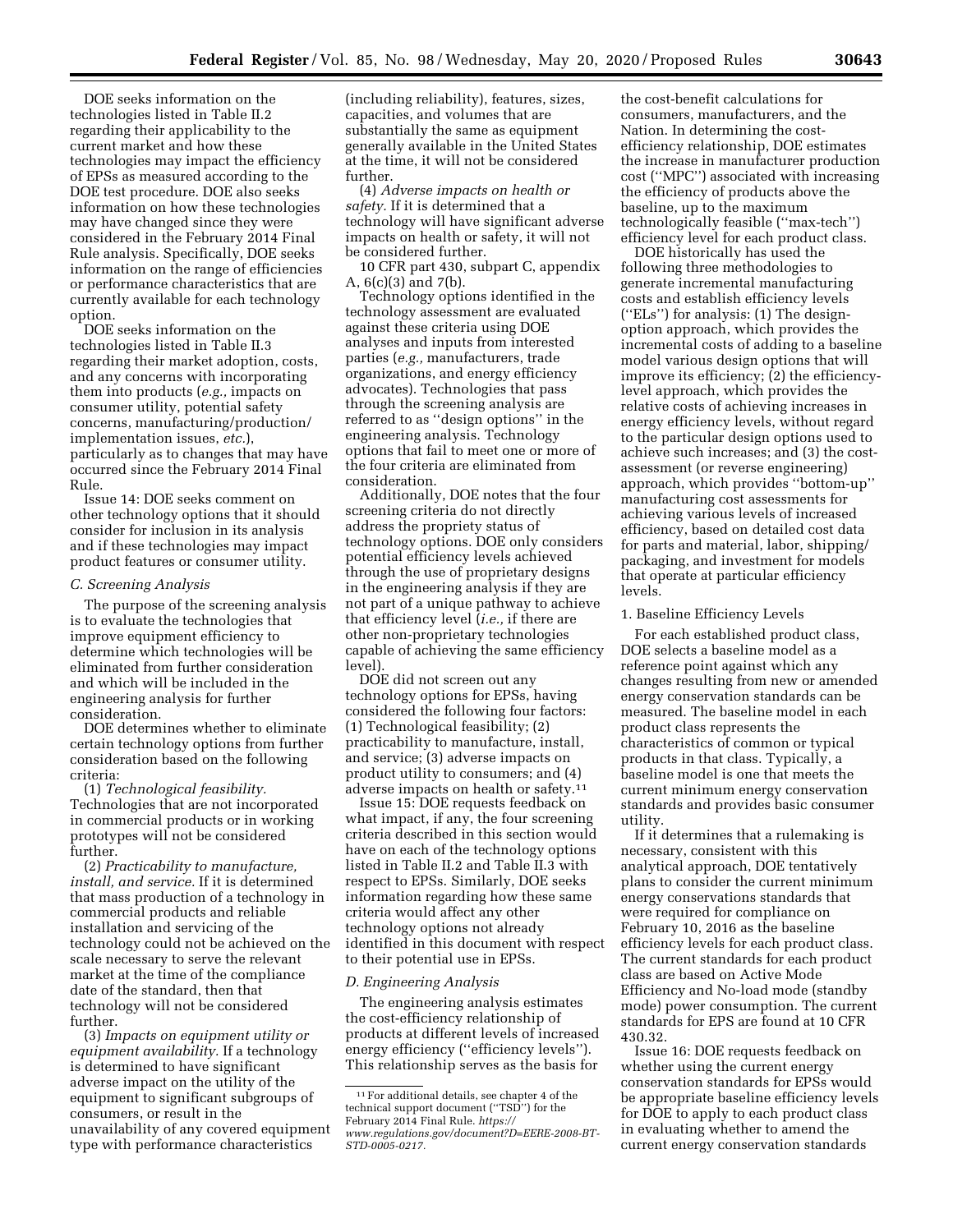for these products. DOE requests data and suggestions to evaluate the baseline efficiency levels in order to better evaluate whether to amend the energy conservation standards for these products.

Issue 17: DOE requests feedback on the appropriate baseline efficiency levels for any newly analyzed product classes that are not currently in place or for the contemplated combined product classes, as discussed in section II.B.1 of this document. For newly analyzed product classes, DOE requests energy use data to develop a baseline relationship between energy efficiency and nameplate power ratings.

2. Maximum Available and Maximum Technologically Feasible Levels

As part of DOE's analysis, the maximum available efficiency level is determined by the highest efficiency unit currently available on the market. For the February 2014 Final Rule, DOE did not analyze all 4 EPS configurations and 8 product classes. Rather, DOE focused the analysis on three configurations of EPSs: Direct operation EPSs, multiple-voltage and high-power EPSs, and indirect operation EPSs. For each configuration of EPS, DOE selected certain classes and units as ''representative'' and concentrated its analytical effort on these because they represent a significant majority of units and because analysis on these units and

classes can be extended to all units and classes. For direct operation EPSs, DOE chose four representative units and scaled the analysis according to different nameplate power ratings. For multiple-voltage EPSs and high-power EPSs, DOE chose one representative unit for each class. DOE chose not to conduct an engineering analysis for indirect operation EPSs because DOE believed that the energy savings associated with these EPSs would be captured in a battery charger rulemaking. See 79 FR 57530 and chapter 5 of the preliminary analysis TSD for that rulemaking.12 The current maximum available efficiencies for all product classes are included in Table II.5.

# TABLE II.5—MAXIMUM EFFICIENCY LEVELS CURRENTLY AVAILABLE

| Product class                                                                                                                                                                                                                                | Best-in-market<br>efficiencies<br>(%) |
|----------------------------------------------------------------------------------------------------------------------------------------------------------------------------------------------------------------------------------------------|---------------------------------------|
| Direct Operation, AC-DC, Low-Voltage (except those with nameplate output voltage less than 3 volts and nameplate output                                                                                                                      | 93.02                                 |
| current greater than or equal to 1,000 milliamps that charge the battery of a product that is fully or primarily motor oper-                                                                                                                 | 91.8                                  |
| Direct Operation, AC-DC, Low-Voltage with nameplate output voltage less than 3 volts and nameplate output current greater<br>than or equal to 1,000 milliamps and charges the battery of a product that is fully or primarily motor operated | 84.86                                 |
|                                                                                                                                                                                                                                              | 90.96                                 |
|                                                                                                                                                                                                                                              | 87.58                                 |
|                                                                                                                                                                                                                                              | 91.18                                 |
|                                                                                                                                                                                                                                              | 93.59                                 |
|                                                                                                                                                                                                                                              | 88.5                                  |

DOE defines a max-tech efficiency level to represent the theoretical maximum possible efficiency if all available design options are incorporated in a model. In many cases, the max-tech efficiency level is not commercially available because it is not economically feasible. In the February 2014 Final Rule, DOE determined maxtech efficiency levels using energy modeling. These energy models were based on use of all design options applicable to the specific product classes. While these product configurations had not likely been tested as prototypes, all of the individual design options had been incorporated in available products.

DOE seeks input on whether the maximum available efficiency levels are appropriate and technologically feasible for potential consideration as possible energy conservation standards for the products at issue—and if not, why not. DOE also requests feedback on whether the maximum available efficiencies presented in Table II.5 are

representative of those for the other EPS product classes not directly analyzed in the February 2014 Final Rule. If the range of possible efficiencies is different for the other product classes not directly analyzed, what alternative approaches should DOE consider using for those product classes and why?

Issue 18: DOE seeks feedback on what design options would be incorporated at a max-tech efficiency level, and the efficiencies associated with those levels. As part of this request, DOE also seeks information as to whether there are limitations on the use of certain combinations of design options.

3. Manufacturer Production Costs and Manufacturing Selling Price

As described at the beginning of this section, the main outputs of the engineering analysis are cost-efficiency relationships that describe the estimated increases in manufacturer production cost associated with higher-efficiency products for the analyzed product classes. For the February 2014 Final

Rule, DOE developed the cost-efficiency relationships by estimating the efficiency improvements and costs associated with incorporating specific design options into the assumed baseline model for each analyzed product class.

Issue 19: DOE requests feedback on how manufacturers would incorporate the technology options listed in Table II.2 and Table II.3 to increase energy efficiency in EPSs beyond the baseline. This includes information on the order in which manufacturers would incorporate the different technologies to incrementally improve the efficiencies of products. DOE also requests feedback on whether the increased energy efficiency would lead to other design changes that would not occur otherwise. DOE is also interested in information regarding any potential impact of design options on a manufacturer's ability to incorporate additional functions or attributes in response to consumer demand.

<sup>12</sup>See chapter 5 of the preliminary analysis TSD. *[https://www.regulations.gov/document?D=EERE-](https://www.regulations.gov/document?D=EERE-2008-BT-STD-0005-0031)[2008-BT-STD-0005-0031.](https://www.regulations.gov/document?D=EERE-2008-BT-STD-0005-0031)*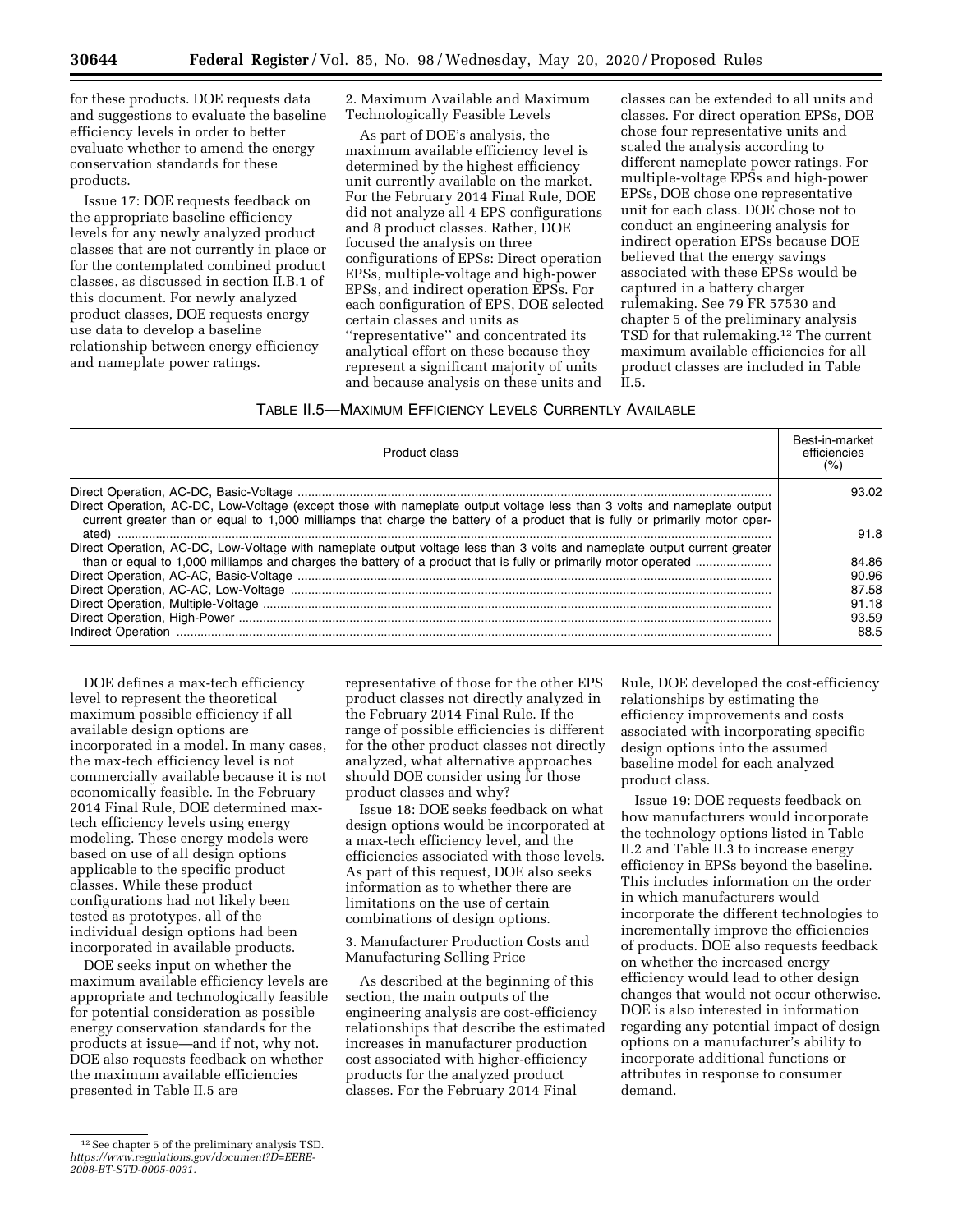Issue 20: DOE also seeks input on the increase in MPC associated with incorporating each particular design option. Specifically, DOE is interested in whether and how the estimated costs for the design options used in the February 2014 Final Rule have changed since the time of that analysis. DOE also requests information on the investments necessary to incorporate specific design options, including, but not limited to, costs related to new or modified tooling (if any), materials, engineering and development efforts to implement each design option, and manufacturing/ production impacts.

Issue 21: DOE requests comment on whether certain design options may not be applicable to (or incompatible with) specific product classes.

As described in section II.D.2 of this document, in the February 2014 Final Rule, DOE concentrated its analytical efforts on certain representative product classes and extended the analysis to all other product classes. DOE developed cost-efficiency curves for these product classes that were used as the input for the downstream analyses conducted in support of that rulemaking. See chapter 5 of the February 2014 Final Rule TSD for the cost-efficiency curves developed in that rulemaking.

Issue 22: DOE seeks feedback on whether the approach of analyzing a sub-set of product classes is appropriate for a future EPS energy conservation standards rulemaking. DOE requests comment on whether it is necessary to individually analyze all the other product classes established in the February 2014 Final Rule. For example, analysis of product classes with an AC output may not be necessary if the analysis performed for AC–DC product classes applies to both. Additionally, DOE seeks comment on whether the approach used to apply the analyzed product class results to the other product classes is appropriate—and if not, why not? For example, if it is necessary to individually analyze more than the one product class used in the February 2014 Final Rule, please provide information on why aggregating certain products is not appropriate. If this approach is not appropriate, what alternative approaches should DOE consider using as an alternative and why?

To account for manufacturers' nonproduction costs and profit margin, DOE applies a non-production cost multiplier (the manufacturer markup) to the MPC. The resulting manufacturer selling price (''MSP'') is the price at which the manufacturer distributes a unit into commerce. For the February 2014 Final Rule, DOE used increasing manufacturer

markups for successive efficiency levels at a given power output within a product class. See Tables IV–5 through IV–10 in the February 2014 Final Rule for a complete list of all mark-ups used.

Issue 23: DOE requests feedback on whether the various manufacturer markups used in the February 2014 Final Rule are still appropriate and applicable.

### *E. Distribution Channels*

In generating end-user price inputs for the life-cycle cost (''LCC'') analysis and national impact analysis (''NIA''), DOE must identify distribution channels (*i.e.,*  how the products are distributed from the manufacturer to the consumer), and estimate relative sales volumes through each channel.

Issue 24: DOE requests information on the existence of any distribution channels, other than the retail outlet distribution channel, that are used to distribute the products at issue into the market.

Issue 25: Do the distribution channels and markups identified in DOE's analysis for the final rule published in February 10, 2014, still apply to the current EPS market? If not, what adjustments (if any) would be needed to account for the current EPS market? In this regard, DOE also seeks any supporting data that would help in making these adjustments to its analyses.

#### *F. Energy Use Analysis*

As part of the rulemaking process, DOE conducts an energy use analysis to identify how products are used by consumers, and thereby determine the energy savings potential of energy efficiency improvements. DOE bases the energy consumption of EPSs on the rated annual energy consumption as determined by the DOE test procedure. Along similar lines, the energy use analysis is meant to represent typical energy consumption in the field.

1. Active-Mode and No-Load Mode of External Power Supplies

DOE will review existing industry, international, and voluntary standards to assist in its analysis of whether (and how, as appropriate) to amend the current active-mode and no-load mode efficiency standards for EPSs. Current mandatory standards programs for EPSs include the European Union (''EU'') Code of Conduct, Version 4, the Level IV Congressional standards; the Tier 1 EPS standards established by National Resources Canada (''NRCan''); and DOE's Level VI efficiency standards. DOE will also consider such voluntary standards programs as the EU Code of

Conduct, Version 5 (''Code of Conduct v5'') 13 when analyzing the impacts of more stringent standards on manufacturers and consumers. All of these standards-setting programs use active-mode and no-load mode metrics similar to DOE's EPS standards to regulate the energy efficiency and power consumption of EPSs.

DOE defines ''active-mode'' as the mode of operation when the EPS is connected to the main electricity supply and the output is connected to a load. See section 2.a of Appendix Z. In this mode, EPS efficiency is the conversion efficiency from the mains (*i.e.,* the electrical outlet) to the end-use load when the load draws some or all of the maximum rated output power of the EPS. DOE averages the active-mode efficiency at four loading conditions— 25, 50, 75, and 100 percent of maximum rated output current—to assess the performance of an EPS when powering diverse loads.

Unlike active-mode efficiency, however, no-load mode is characterized by power consumption rather than conversion efficiency. This is because the EPS does not deliver power to the end use load in this mode. DOE defines ''no-load mode'' as the mode of operation where the EPS is connected to the main electricity supply and the output is not connected to a load. See 10 CFR part 430, subpart B, Appendix Z, section 2.q. The EPS test procedure measures the no-load performance of a given EPS at 0 percent of the maximum rated output current where the power consumed by the EPS is that drawn from the mains with all loads, either electronic or resistive, physically and electrically disconnected from the output of the EPS.

The Level IV and Level VI standards both use average active-mode efficiency, calculated as a percentage, to regulate the active-mode of EPSs and no-load power consumption, in watts, to regulate the standby mode of EPSs. DOE analyzed the CCMS database and sorted the product reports based on the compliance characteristics of Level VI EPSs. Of the models DOE could accurately categorize using the manufacturer-submitted output power and current data, more than 38% surpassed the minimum average activemode efficiency standard by at least 2 percentage points (*i.e.,* more than 38% of models were more efficient than required by the standard by at least 2 percentage points). Similarly, DOE

<sup>13</sup>European Union: Code of Conduct on External Power Supplies Version 5 (available at *[http://](http://iet.jrc.ec.europa.eu/energyefficiency/sites/energyefficiency/files/files/documents/ICT_CoC/code_of_conduct_for_eps_version_5_-_final.pdf) [iet.jrc.ec.europa.eu/energyefficiency/sites/](http://iet.jrc.ec.europa.eu/energyefficiency/sites/energyefficiency/files/files/documents/ICT_CoC/code_of_conduct_for_eps_version_5_-_final.pdf)  [energyefficiency/files/files/documents/ICT](http://iet.jrc.ec.europa.eu/energyefficiency/sites/energyefficiency/files/files/documents/ICT_CoC/code_of_conduct_for_eps_version_5_-_final.pdf)*\_*CoC/ code*\_*of*\_*conduct*\_*for*\_*eps*\_*version*\_*5*\_*-*\_*[final.pdf](http://iet.jrc.ec.europa.eu/energyefficiency/sites/energyefficiency/files/files/documents/ICT_CoC/code_of_conduct_for_eps_version_5_-_final.pdf)*.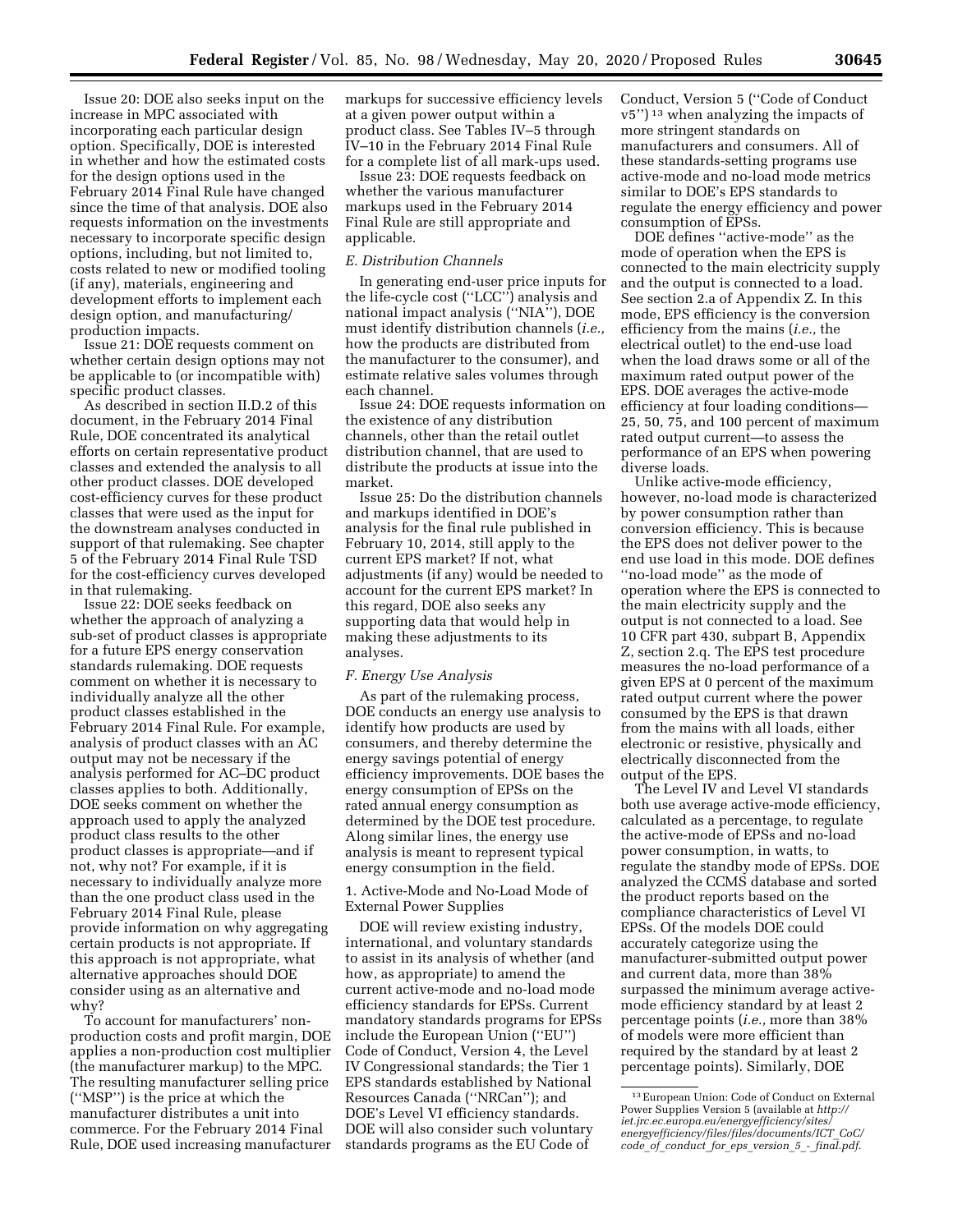identified over 7,700 models from NRCan's EPS database 14 that met or surpassed the Level VI standards, including 3,100 models that exceeded the minimum average active-mode efficiency standard by at least 2 percentage points. The majority of these efficiency increases were seen in EPSs with nameplate output powers greater than 49 watts, which may indicate that these types of EPSs are capable of achieving even higher average activemode efficiencies than the minimum efficiency standards prescribed by DOE's Level VI standards.

Other efficiency programs have recognized the potential efficiency gains for these types of EPSs as well and have established energy efficiency guidelines more stringent than the standards developed by DOE. For instance, the EU's Code of Conduct v5 lays out the foundation for a set of voluntary guidelines for individual manufacturers to meet and includes specifications regarding EPS coverage, energy efficiency, and monitoring provisions. The Code of Conduct v5 measures the active-mode efficiency of an EPS at the same loading conditions as DOE's standards program and also includes a no-load power consumption metric at 0 percent load. Also like DOE's efficiency standards, the Code of Conduct v5's prescribed energy efficiency levels at the specified five loading points rely on equations that generate a minimum average active-mode efficiency requirement as a function of nameplate output power of an EPS. The energy efficiency provisions are divided into two groupings—Tier 1 and Tier 2. These tiers delineate two separate sets of voluntary energy efficiency guidelines with two unique effective dates. Tier 1 went into effect in January 2014, and the more stringent guidelines in Tier 2 in January 2016. These tiers sort the applicable efficiency guidelines for EPSs based on the type of power conversion and the nameplate output voltage in an identical manner to DOE's own direct operation product classes. However, the Code of Conduct v5 provisions do not address some of the products addressed by DOE's direct operation standards, such as EPSs with nameplate output powers greater than 250 watts and EPSs that output more than one voltage simultaneously. Instead, Code of Conduct v5 outlines unique efficiency standards for lowvoltage 15 EPSs and EPSs that are not low-voltage.

While the Code of Conduct v5 efficiency program is voluntary, an assessment published in 2014 by the European Council for an Energy Efficient Economy (''ECEEE'') analyzed the benefits and burdens of harmonizing the EU Ecodesign Directive standards for EPSs 16 with both mandatory and voluntary international regulations. The Ecodesign Directive outlines mandatory energy consumption and energy efficiency standards for consumer and commercial products in the EU, and revises those standards based on their Ecodesign Working Plan.17 The study concluded that any revised standards for EPSs in the EU should harmonize with DOE's Level VI standards while making the Code of Conduct v5's Tier 2 standards mandatory at a later date, and that failing to harmonize with, at the minimum, Level VI standards would risk having poorer efficiency products circulating through the EU that cannot be sold in the U.S. Currently, EPSs are regulated as part of the Ecodesign Directive under Commission Regulation (''EC'') No. 278/2009,18 but an April 2015 working document 19 proposed to harmonize the EU standards for EPSs with DOE's Level VI requirements by January 2017 and implement standards equivalent to those found in Tier 2 of the Code of Conduct by January 2018. While this document was later revised to propose harmonization with DOE's Level VI standards by April 2020 and abandon pursuit of Tier 2 standards altogether, DOE found that more than 73% of the entries in its own CCMS database met or surpassed the Tier 2 standards initially proposed in the Code of Conduct v5 as did 67% of the units in the NRCan database. Therefore, DOE intends to analyze the impact of the Tier 2 standards on the EPS market for products sold in the U.S. and countries

17Ecodesign and Labeling. ErP Working Plan. *[<http://www.eceee.org/ecodesign/Horizontal](http://www.eceee.org/ecodesign/Horizontal-matters/working-plan/)[matters/working-plan/>.](http://www.eceee.org/ecodesign/Horizontal-matters/working-plan/)* 

18Commission Regulation (EC) No. 278/2009 of April 6 2009. *<[http://www.eceee.org/static/media/](http://www.eceee.org/static/media/uploads/site-2/ecodesign/products/battery-chargers/finalreg-eps.pdf) [uploads/site-2/ecodesign/products/battery](http://www.eceee.org/static/media/uploads/site-2/ecodesign/products/battery-chargers/finalreg-eps.pdf)[chargers/finalreg-eps.pdf>.](http://www.eceee.org/static/media/uploads/site-2/ecodesign/products/battery-chargers/finalreg-eps.pdf)* 

19Ecodesign and Labeling. 278/2009: Battery chargers and external power supplies. *[<http://](http://www.eceee.org/ecodesign/products/battery-chargers/) [www.eceee.org/ecodesign/products/battery](http://www.eceee.org/ecodesign/products/battery-chargers/)[chargers/>](http://www.eceee.org/ecodesign/products/battery-chargers/).* 

within the EU to determine whether more stringent efficiency standards in the U.S. are appropriate for EPSs. DOE welcomes feedback on its proposed approach to re-examine the minimum federal requirements for both the activemode and no-load mode for all EPSs subject to the Level VI standards. Additionally, DOE seeks feedback from interested parties on the following questions:

Issue 26: What impact (if any) does the EU Code of Conduct v5 currently have on the EPS industry in the United States? If the effects are currently negligible, will the Code of Conduct v5 standards be likely to have an effect in the future? If so, what are those impacts likely to be and how long would it take for those impacts to impact the U.S. market?

Issue 27: Is active mode still the most energy consumptive state of operation for EPSs? If so, why? If not, why not?

Issue 28: Are there any specific types of EPSs for which it would be difficult to meet standards more stringent than the existing Level VI standards? If so, would it be difficult to meet the more stringent standards for average active mode efficiency, no-load mode power, or both? Which specific types of EPSs will find it difficult to meet more stringent standards and why?

Issue 29: Are there any specific types of EPSs for which increasing the efficiency requirement would impact the utility to consumers? If so, which types of EPSs will be impacted and how?

Issue 30: What design options exist for improving the efficiency of EPSs beyond the Level VI standard levels? Are any of the options proprietary—and if so, which ones?

Issue 31: Can manufacturers comply with the originally proposed Tier 2 Ecodesign requirements? If not, what are the technical and production barriers that would prevent manufacturers from meeting those proposed requirements? Will certain types of EPSs be likely to have greater difficulty in meeting these proposed requirements compared to other EPSs? If so, which types and why?

Issue 32: What are the costs (in dollars) associated with each of the design options utilized to implement efficiencies greater than the Level VI standards? Are there any currently available features that would likely be sacrificed if standards were made more stringent than Level VI?

Issue 33: Does the current average active-mode efficiency metric capture appropriately representative loading points for EPSs? If not, should DOE consider other loading points in active mode? If so, which ones and why?

<sup>14</sup>Natural Resources Canada. Energy Efficiency Ratings: Search. Last Accessed on January 20, 2017. *[<http://oee.nrcan.gc.ca/pml-lmp/index.cfm](http://oee.nrcan.gc.ca/pml-lmp/index.cfm?language_langue=en&action=app%2Esearch%2Drecherche&appliance=EPS) ?language*\_*[langue=en&action=app%2Esearch](http://oee.nrcan.gc.ca/pml-lmp/index.cfm?language_langue=en&action=app%2Esearch%2Drecherche&appliance=EPS) [%2Drecherche&appliance=EPS>.](http://oee.nrcan.gc.ca/pml-lmp/index.cfm?language_langue=en&action=app%2Esearch%2Drecherche&appliance=EPS)* 

<sup>&</sup>lt;sup>15</sup>The EU Code of Conduct on External Power Supplies considers a low-voltage EPS to be any EPS with a nameplate output voltage of less than 6 volts and a nameplate output current greater than or equal to 550 milliamps.

<sup>16</sup> Additional Assessment in the Frame of the Review Study on Commission Regulation (EC) No. 278/2009 External Power Supplies. March 2014. Final Report. *[<http://www.eceee.org/static/media/](http://www.eceee.org/static/media/uploads/site-2/ecodesign/products/battery-chargers/eps-review-additional-assessment-updated-final-report.pdf) [uploads/site-2/ecodesign/products/battery](http://www.eceee.org/static/media/uploads/site-2/ecodesign/products/battery-chargers/eps-review-additional-assessment-updated-final-report.pdf)[chargers/eps-review-additional-assessment-u](http://www.eceee.org/static/media/uploads/site-2/ecodesign/products/battery-chargers/eps-review-additional-assessment-updated-final-report.pdf)p[dated-final-report.pdf>](http://www.eceee.org/static/media/uploads/site-2/ecodesign/products/battery-chargers/eps-review-additional-assessment-updated-final-report.pdf).*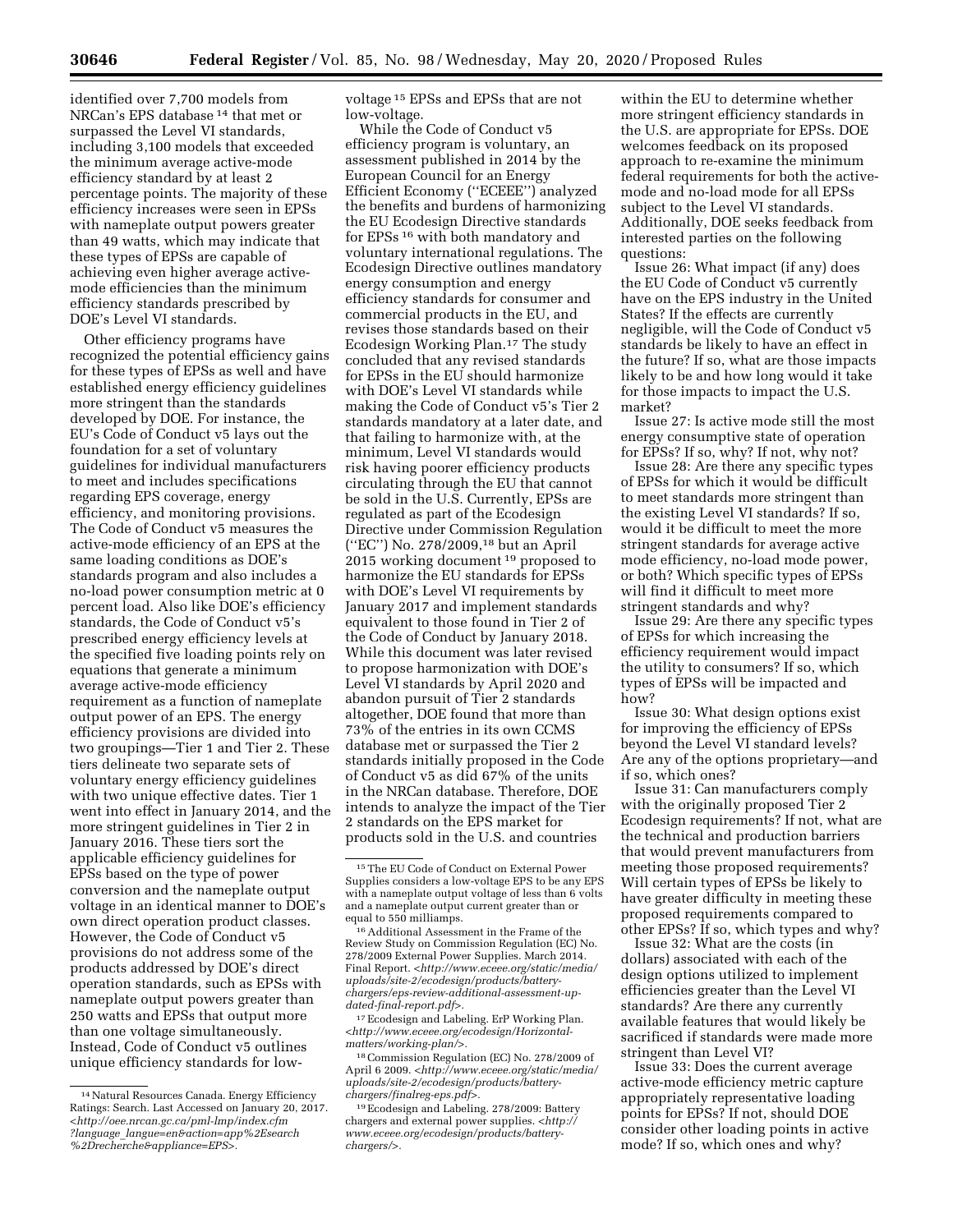Issue 34: What impact would alternate loading points have on any determination of active mode efficiency for EPSs? Should different loading points be weighted differently from others based on usage when considering overall energy consumption? If not, why not? If so, how?

Issue 35: Can EPSs achieve lower noload values than those described in the Level VI standard? If not, why not? If so, how?

Issue 36: The EU Code of Conduct v5 Tier 2 levels for no-load mode are much more stringent than DOE's no-load requirements in the Level VI standard. What technical difficulties (if any) are there in meeting the EU Code of Conduct v5 Tier 2 levels for the no-load mode condition? What barriers (if any) do manufacturers face meeting or exceeding the EU Code of Conduct v5 Tier 2 levels for no-load mode?

# 2. Idle Mode and Sleep Mode of External Power Supplies

As part of its review and evaluation that led to the Level VI standards, DOE analyzed the energy usage profiles of a number of different EPSs based on the end-use application. These usage profiles considered a number of different modes such as active mode, idle/standby mode, sleep mode, no-load mode, and unplugged mode and then assigned specific daily percentages to each mode based on the expected operation. DOE used these weightings to calculate the overall energy impact of more stringent standards because the loading conditions used to determine the average active-mode efficiency metric for EPSs are most often associated with the operating mode of the consumer products they power.20 While DOE evaluated the energy impacts of all operating modes, the Level VI standards do not account for any loading points below those specified in the average active mode efficiency metric (*i.e.,* 25, 50, 75, and 100 percent of the nameplate output current of the EPS). DOE has been made aware that several consumer products may operate at lower loading conditions in standby or idle/standby modes.

Issue 37: Do EPSs spend a significant portion of time operating at loading conditions outside the range currently considered by the EPS standards? If so, which ones?

Issue 38: What are the design options associated with improving low-load efficiency? Are any of the design options proprietary? What are the

associated costs (in dollars) with implementing such options?

Issue 39: What EPS loading points would best represent idle mode, sleep mode, or other low-power loading conditions associated with consumer products in a low-power state? For each loading point, please explain why it would be best for the applicable mode.

Issue 40: Would improving low-load conversion efficiency result in any significant energy reduction over the lifetime of an EPS? If so, would these anticipated reductions be limited to those EPSs that are paired with particular types of associated end-use products—and if this is the case, which ones and why?

Issue 41: What impact would lower loading points have on any determination of average efficiency for EPSs—and why? Should different loading points be weighted differently from others based on usage when considering overall energy consumption—if so, why? And if not, why not?

Issue 42: If DOE were to consider including additional loading conditions into its test procedure, should they be integrated into DOE's standards—and if so, how? Should the active mode efficiencies at the additional loading conditions be included in the calculation for the overall average active mode efficiency of a unit? If so, what impact (if any) would the additional active mode efficiencies have on overall efficiency ratings? If not, should DOE consider using a separate efficiency metric for low-loading points? Is there another approach that may be more appropriate for considering standby or idle mode energy savings?

Issue 43: Are there any additional resources concerning the operation of EPSs during idle or standby mode that DOE should consider when evaluating the EPS standards?

Issue 44: How has the typical usage of EPSs changed, if at all, since the Level VI standards became required, among the various modes of operation (*e.g.,* noload, maintenance, active)? If the EPS usage has changed, what is the nature of those usage pattern changes and what are the technical reasons as to why those usage patterns have changed in that manner?

## *G. Shipments*

DOE develops shipments forecasts of EPSs to calculate the national impacts of potential amended energy conservation standards on energy consumption, net present value (''NPV''), and future manufacturer cash flows. DOE shipments projections are based on available historical data broken out by

product class, capacity, and efficiency. Current sales estimates allow for a more accurate model that captures recent trends in the market.

Issue 45: DOE requests 2018 annual sales data (*i.e.,* number of shipments) for EPSs and product classes. If disaggregated fractions of annual sales are not available at the EPS class level, DOE requests more aggregated fractions of annual sales at the EPS category level. DOE also requests data and reports on future market shipment trends.

If disaggregated fractions of annual sales are not available at the product type level, DOE requests more aggregated fractions of annual sales at the category level.

Issue 46: If available, DOE requests the same annual sales information of the various classes of EPSs for the five years prior to 2019 (*i.e.,* 2014–2018).

Issue 47: What are the potential impacts (if any) on EPS shipments if the current energy conservation standards for EPSs were to be amended to become more stringent?

Issue 48: Since compliance requirements with the Level VI standards began in 2016, what is the percentage of shipments in each product class at different efficiencies in the EPS market? In the absence of any further amendments to the current energy conservation standards, what are the current projected market trends (if any) in EPS efficiency and why? If the current standards were to be amended in a manner consistent with one of the approaches described elsewhere in this document (*e.g.,* increased stringency, combining of current classes, etc.), what impact(s) (if any) would be likely to occur in response?

## *H. Manufacturer Impact Analysis*

The purpose of the manufacturer impact analysis (''MIA'') is to estimate the financial impact of amended energy conservation standards on EPS manufacturers, and to evaluate the potential impact of such standards on direct employment and manufacturing capacity. The MIA includes both quantitative and qualitative aspects. The quantitative part of the MIA primarily relies on the Government Regulatory Impact Model (''GRIM''), an industry cash-flow model adapted for each product in this analysis, with the key output of industry net present value (''INPV''). The qualitative part of the MIA addresses the potential impacts of energy conservation standards on manufacturing capacity and industry competition, as well as factors such as product characteristics, impacts on particular subgroups of firms, and important market and product trends.

<sup>20</sup>See Chapter 7 and Appendix 7A of the TSD for further details. *[https://www.regulations.gov/](https://www.regulations.gov/document?D=EERE-2008-BT-STD-0005-0217)  [document?D=EERE-2008-BT-STD-0005-0217.](https://www.regulations.gov/document?D=EERE-2008-BT-STD-0005-0217)*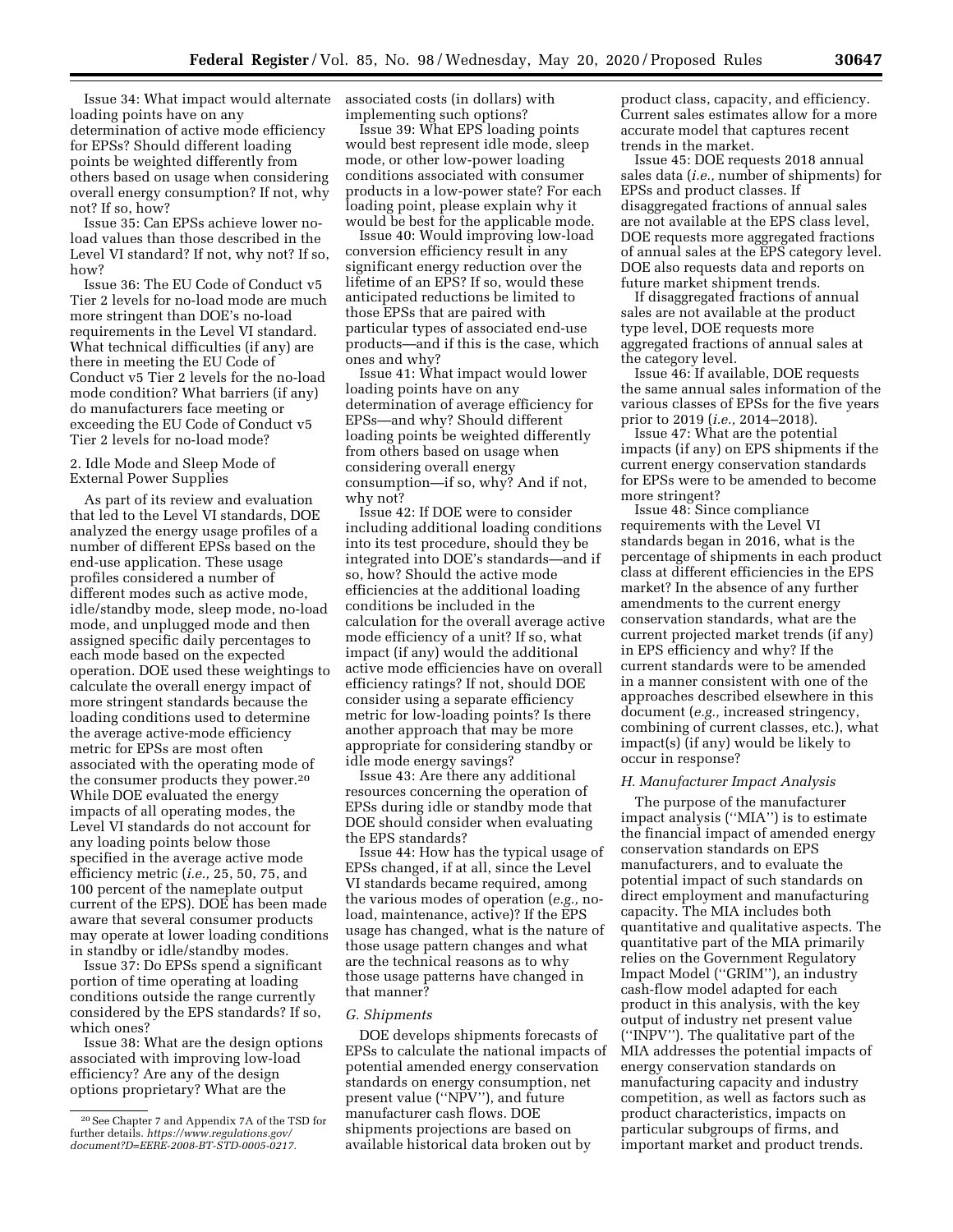As part of the MIA, DOE intends to analyze impacts of amended energy conservation standards on subgroups of manufacturers of covered products, including small business manufacturers. DOE uses the Small Business Administration's (''SBA'') small business size standards to determine whether manufacturers qualify as small businesses, which are listed by the applicable North American Industry Classification System (''NAICS'') code.21 Manufacturing of consumer EPS is classified under NAICS 335999, ''All Other Miscellaneous Electrical Equipment and Component Manufacturing,'' and the SBA sets a threshold of 1500 employees or less for a domestic entity to be considered as a small business. This employee threshold includes all employees in a business' parent company and any other subsidiaries.

One aspect of assessing manufacturer burden involves examining the cumulative impact of multiple DOE standards and the product-specific regulatory actions of other Federal agencies that affect the manufacturers of a covered product or equipment. While any one regulation may not impose a significant burden on manufacturers, the combined effects of several existing or impending regulations may have serious consequences for some manufacturers, groups of manufacturers, or an entire industry. Assessing the impact of a single regulation may overlook this cumulative regulatory burden. In addition to energy conservation standards, other regulations can significantly affect manufacturers' financial operations. Multiple regulations affecting the same manufacturer can strain profits and lead companies to abandon product lines or markets with lower than expected future returns than competing products. For these reasons, DOE conducts an analysis of cumulative regulatory burden as part of its rulemakings pertaining to appliance efficiency.

Issue 49: To the extent feasible, DOE seeks the names and contact information of any domestic or foreignbased manufacturers that distribute EPSs in the United States.

Issue 50: DOE identified small businesses as a subgroup of manufacturers that could be disproportionally impacted by amended energy conservation standards. In the manufacturer impact analysis for the February 2014 Final Rule, DOE did not identify any small business manufacturers of EPSs. DOE also did

21Available online at *[https://www.sba.gov/](https://www.sba.gov/document/support-table-size-standards) [document/support-table-size-standards.](https://www.sba.gov/document/support-table-size-standards)* 

not identify any domestic manufacturers of EPSs (*i.e.,* DOE found that all residential EPSs sold in the U.S. were imported).22 If the previous determinations are no longer valid, DOE requests the names and contact information of small business manufacturers, as defined by the SBA's size threshold, of EPSs that distribute products in the United States. In addition, DOE requests comment on any other manufacturer subgroups that could be disproportionally impacted by amended energy conservation standards. DOE requests feedback on any potential approaches that could be considered to address impacts on manufacturers, including small businesses.

Issue 51: DOE requests information regarding the cumulative regulatory burden impacts on manufacturers of EPSs associated with (1) other DOE standards applying to different products that these manufacturers may also make and (2) product-specific regulatory actions of other Federal agencies. DOE also requests comment on its methodology for computing cumulative regulatory burden and whether there are any flexibilities it can consider that would reduce this burden while remaining consistent with the requirements of EPCA.

Issue 52: Are there any additional maintenance or repair costs (in dollars), or differences in product lifetime, associated with EPSs at efficiencies higher than the Level VI standards? If so, what are they and what is the magnitude of those costs—both on a total basis and by application. If such costs exist, how do they compare with respect to the same types of costs for EPSs that were manufactured that did not meet the Level VI standards? With respect to any impacts on product lifetime, what is the extent of those impacts in light of the Level VI requirements—*i.e.* have they increased, decreased, or stayed constant?

# *I. Other Energy Conservation Standards Topics*

## 1. Market Failures

In the field of economics, a market failure is a situation in which the market outcome does not maximize societal welfare. Such an outcome would result in unrealized potential welfare. DOE welcomes comment on any aspect of market failures, especially those in the context of amended energy conservation standards for EPSs such as a lack, or excess of information which

leads to misinformed purchases, misaligned incentives between purchasers and users, and negative effects on external factors related to public health, environmental protection, or energy security.

## 2. Network/''Smart'' Technology

DOE published an RFI on the emerging smart technology appliance and equipment market. 83 FR 46886 (Sept. 17, 2018). In that RFI, DOE sought information to better understand market trends and issues in the emerging market for appliances and commercial equipment that incorporate smart technology. DOE's intent in issuing the RFI was to ensure that the Department did not inadvertently impede such innovation in fulfilling its statutory obligations in setting efficiency standards for covered products and equipment. DOE seeks comments, data and information on the issues presented in the RFI as they may be applicable to energy conservation standards for EPSs.

## 3. Other Issues

Additionally, DOE welcomes comments on other issues relevant to the conduct of its assessment in determining whether to amend the current EPS energy conservation standards that may not have been specifically identified in this document. In particular, DOE notes that under Executive Order 13771, ''Reducing Regulation and Controlling Regulatory Costs,'' Executive Branch agencies such as DOE are directed to manage the costs associated with the imposition of expenditures required to comply with Federal regulations. See 82 FR 9339 (February 3, 2017). Consistent with that Executive Order, DOE encourages the public to provide input on measures DOE could take to lower the cost of its energy conservation standards rulemakings, recordkeeping and reporting requirements, and compliance and certification requirements applicable to EPSs while remaining consistent with the requirements of EPCA.

# **III. Submission of Comments**

DOE invites all interested parties to submit in writing by the date specified previously in the **DATES** section of this document, comments and information on matters addressed in this notice and on other matters relevant to DOE's consideration of amended energy conservation standards for EPSs. After the close of the comment period, DOE will review the public comments received and may begin collecting data, conducting the analyses discussed in this document.

<sup>22</sup>See chapter 12 of the TSD for the February 2014 Final Rule. *[https://www.regulations.gov/](https://www.regulations.gov/document?D=EERE-2008-BT-STD-0005-0217) [document?D=EERE-2008-BT-STD-0005-0217.](https://www.regulations.gov/document?D=EERE-2008-BT-STD-0005-0217)*